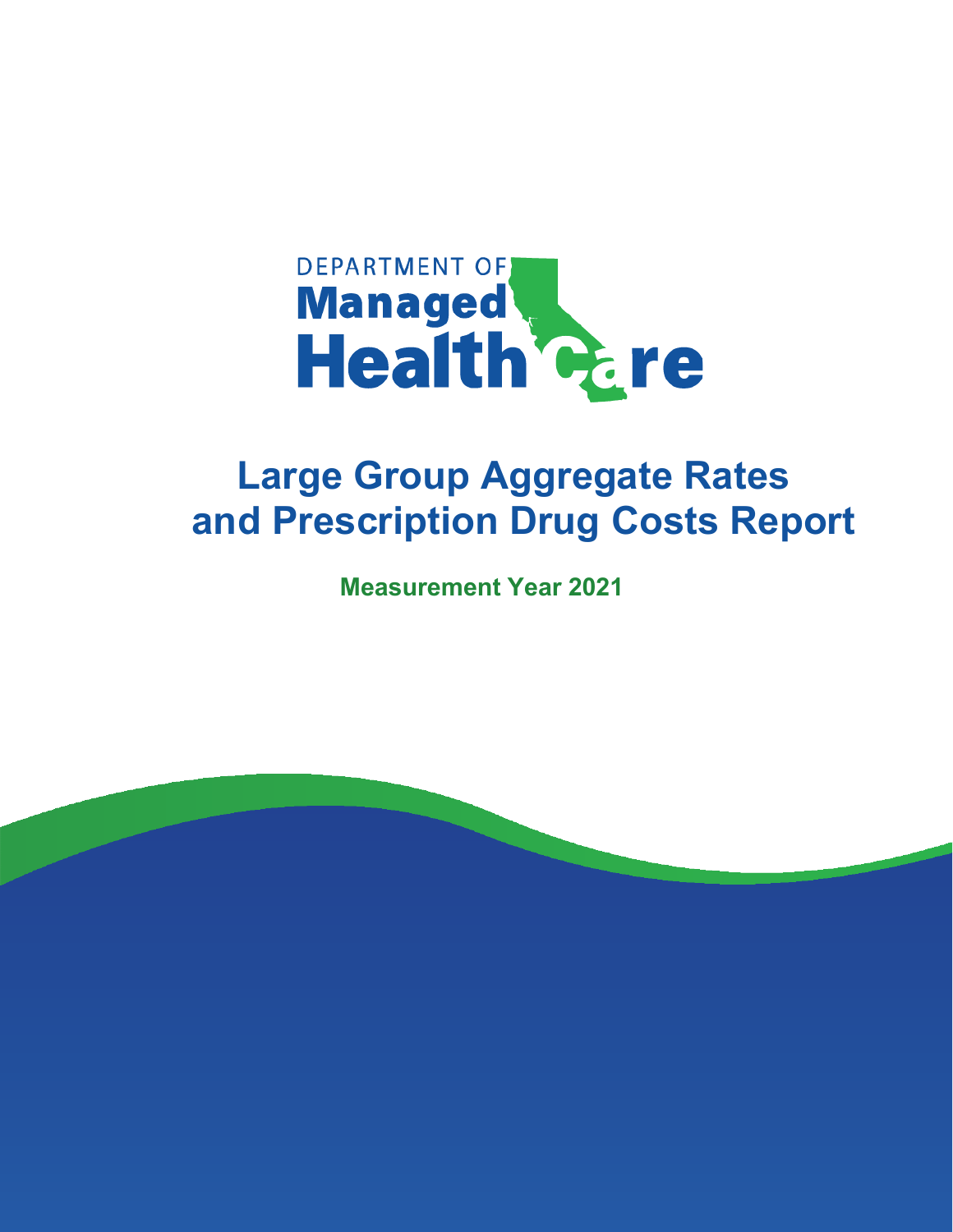## **Table of Contents**

| Appendix A: Pharmacy Benefit Managers Utilized by Large Group Health Plans25 |  |
|------------------------------------------------------------------------------|--|
|                                                                              |  |

## **Chart and Tables**

| Chart 1. Six-Year Trend Analysis: Average Large Group Premium Per Member Per Month4           |  |
|-----------------------------------------------------------------------------------------------|--|
|                                                                                               |  |
|                                                                                               |  |
|                                                                                               |  |
|                                                                                               |  |
|                                                                                               |  |
| Chart 7. Pharmacy Benefit Manager (PBM) Functions for Large Group Plans 23                    |  |
| Table 1. Rate Increase for Covered California, CalPERS and Large Group Plans6                 |  |
|                                                                                               |  |
| Table 3. Average Rate Increase in the Large Group Market in 2021 – Statewide Health Plans  10 |  |
| Table 4. Average Rate Increase in the Large Group Market in 2021 - Regional Health Plans 11   |  |
|                                                                                               |  |
| Table 6. Number of Covered Lives by Acturial Value by Product in the Large Group Market 13    |  |
|                                                                                               |  |
| Table 8. Percentage of Renewing Groups and Enrollment by Rating Methodology 15                |  |
| Table 9. Components of Large Group Health Plan Premium on a PMPM Basis 20                     |  |
| Table 10. Large Group Prescription Drug and Medical Expenses as a Percent of Premium 2021 21  |  |
| Table 11. Costs for Drugs Administered in a Doctor's Office on a PMPM Basis22                 |  |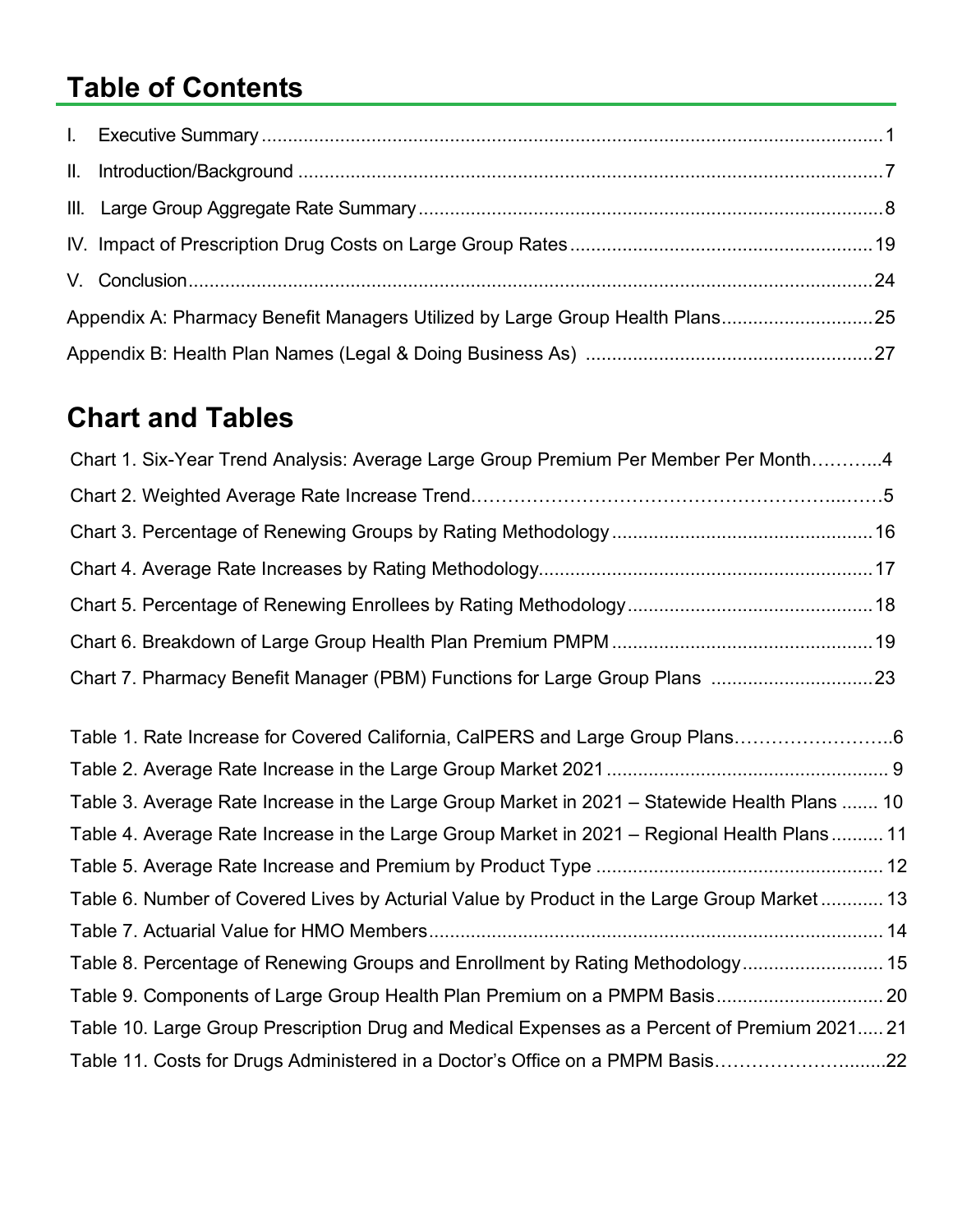## **I. Executive Summary**

The California Department of Managed Health Care (DMHC) protects consumers' health care rights and ensures a stable health care delivery system. As part of this mission, the DMHC licenses and regulates health care service plans (health plans) under the Knox-Keene Health Care Service Plan Act of 1975. The DMHC regulates most commercial health plans and products in the large group, small group, and individual markets, including most of the health plans that participate in Covered California. The DMHC also regulates Medi-Cal managed care plans, Medicare Advantage plans, and specialized health plans, including dental and vision plans.

Senate Bill (SB) 546 (Leno, 2015), Health and Safety Code section 1385.045, requires health plans that offer commercial large group products to annually submit aggregate rate information and the weighted average rate increase for all large group benefit designs during the 12-month period ending January 1 of the following calendar year. Additionally, large group renewal notices delivered by health plans must include a statement comparing its proposed rate change to the average rate increases negotiated by the California Public Employees' Retirement System (CalPERS) and by Covered California. The DMHC is also required to conduct a public meeting regarding large group rate changes.

Health plans first submitted their large group aggregate rate information in October 2016. The DMHC held its first public meeting on large group aggregate rates in February 2017. Starting in 2022, the public meetings will be held in even-numbered years only.

In 2017, SB 17 (Hernandez, 2017), Health and Safety Code section 1367.243, additionally requires health plans that file annual large group rate information with the DMHC to file specified information regarding health plan spending and year-over-year cost increases for covered prescription drugs. Since measurement year 2018, large group health plans have submitted prescription drug cost information as required by SB 17, in addition to, aggregate rate information.

This report summarizes the large group aggregate rate information and analyzes the impact of the cost of prescription drugs on health plan premiums in the large group market for measurement year 2021, including comparisons over the course of the five reported years. For measurement year 2021, 23 health plans submitted large group aggregate rate and prescription drug cost information.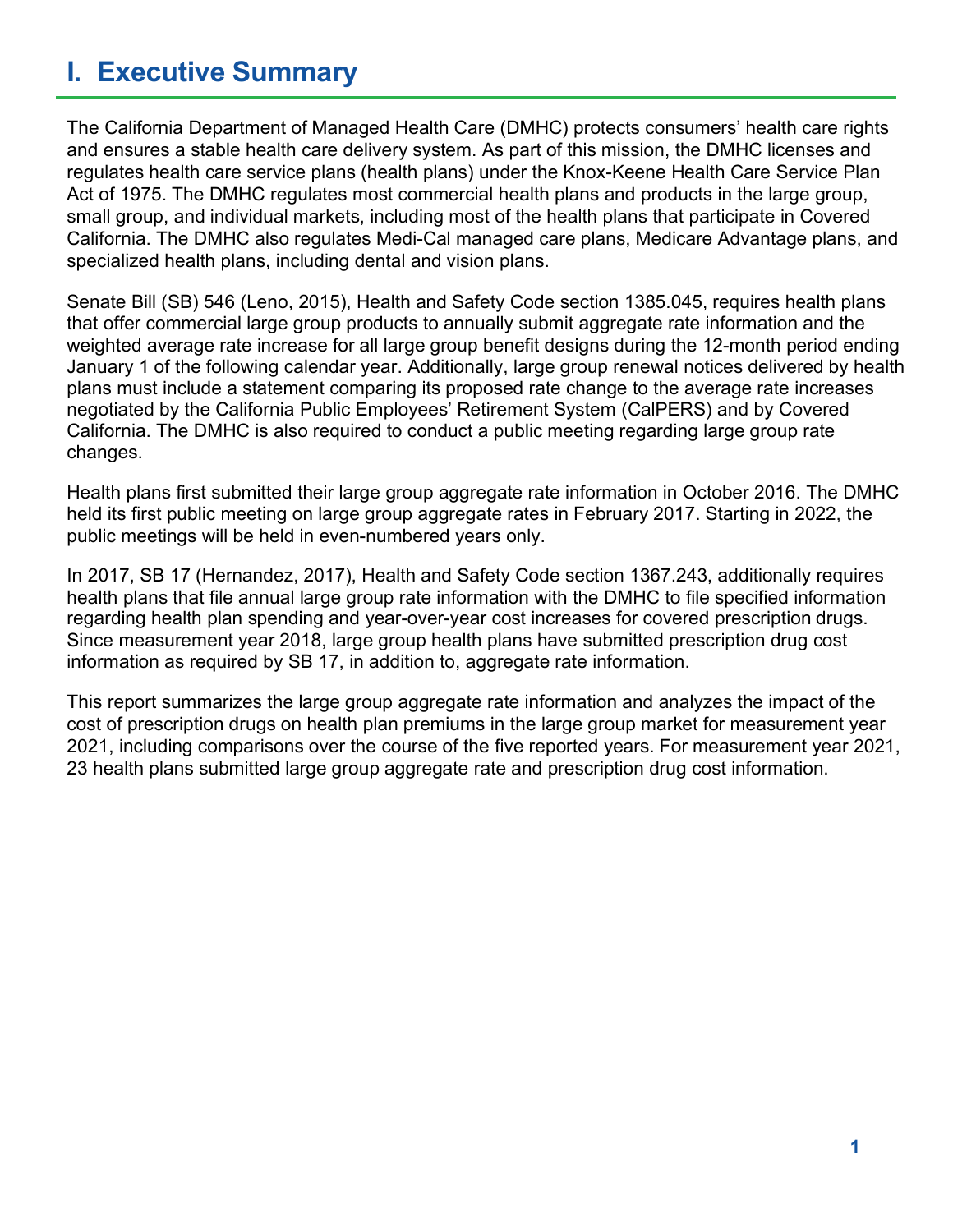### **Key Findings1,2**

#### **Large Group Aggregate Rates**

- In 2021, over 7.9 million enrollees in roughly 14,350 renewing groups were affected by the rate changes. The overall average premium per member per month (PMPM) was nearly \$534.
- Overall, the weighted average rate increase for the large group health plans was 4.2% in 2021.
- From 2017 to 2021, average annual rate increases remained below 6%.
- A comparison of these average rate increases to those of Covered California and CalPERS shows that the annual average rate increases for the large group market ranged from 3.5% to 5.5%, compared to Covered California which ranged from 0.5% to 21.1%3 and CalPERS which ranged from 1.1% to 7.7%.
- About 76% of covered enrollees were in benefit plans that had an actuarial value<sup>4</sup> of 90% or higher, which is the category with the richest benefits. Almost 93% of covered enrollees were in plans with an actuarial value of 80% or higher. Less than 1% of enrollees in the large group market were in the leanest benefit range (i.e., less than 70% and greater than 60%).
- While only 10.6% of groups were experience rated, the experience rated groups account for roughly 71% of total covered enrollees. In contrast, 89.4% of groups were either blended and community rated, accounting for approximately 29% of the total covered enrollees.

 $1$  The information in this report relies on the data submitted by the health plans.

 $2$  The analysis in this report does not include the information for the five In-Home Supportive Services (IHSS plans). The five IHSS plans had 71,304 enrollees as of December 31, 2021. The rate development process for IHSS plans differs from traditional large group health plans, which utilizes community rated, experience rated or blended rate development methodologies. For IHSS products, the county and the IHSS plans determine the rates which are based on the anticipated costs for providing services to the IHSS enrollees.

<sup>&</sup>lt;sup>3</sup> Covered California saw double digits rate increases for the individual market products in 2017 and 2018 due to changes at the federal level. In 2017, the Affordable Care Act's Reinsurance and Risk Corridor programs ended. In 2018, rate charges were considerably larger than usual due to the uncertainty regarding cost sharing reduction funding from the federal government. Additionally, in 2019, the federal individual mandate ended which resulted in slightly higher premium increases. <sup>4</sup> The percentage of total average costs for covered benefits that a plan will cover. For example, if a plan has an actuarial value of 80%, on average, the enrollee/member would be responsible for 20% of the costs of all covered benefits.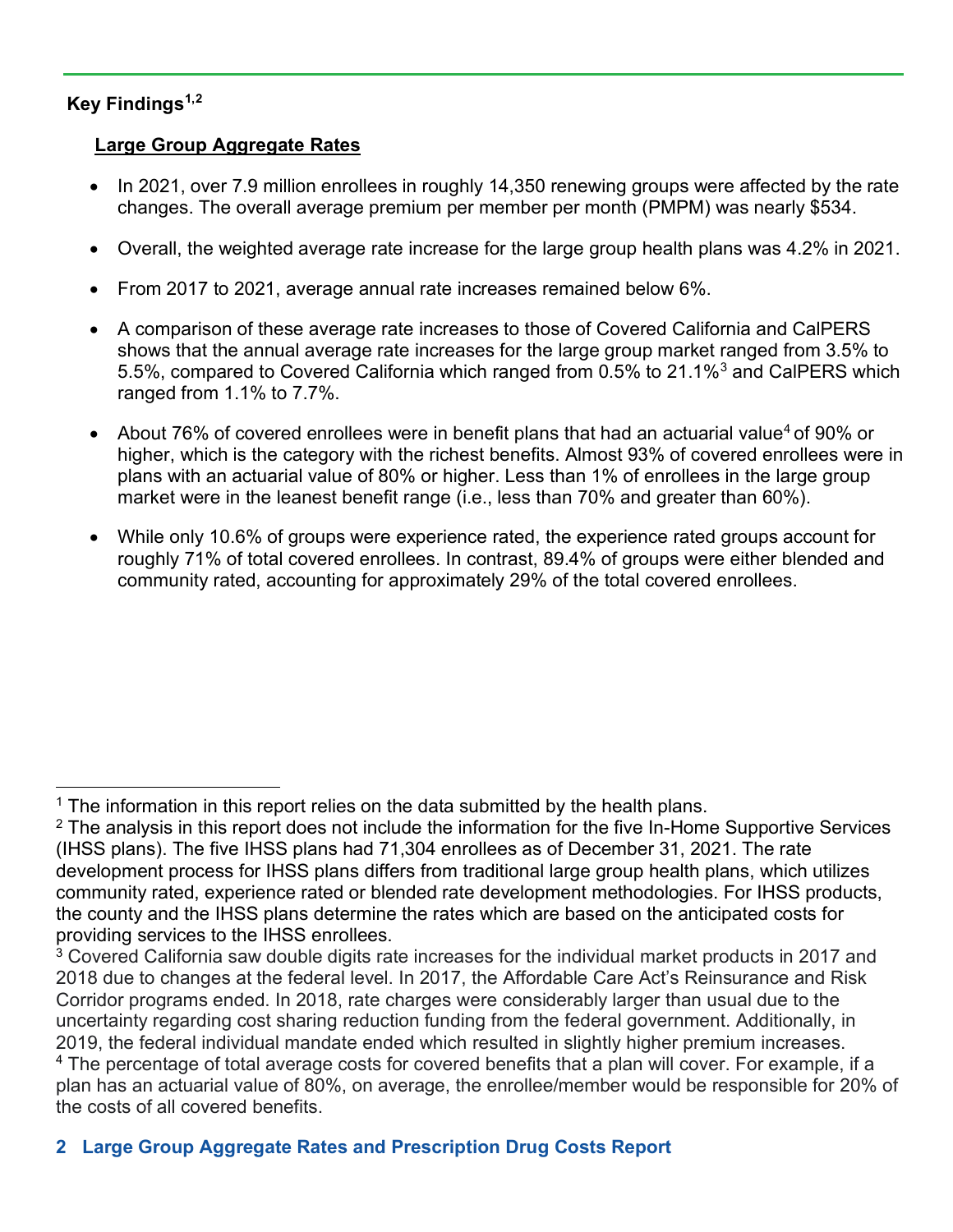## **Large Group Prescription Drug Costs<sup>5</sup>**

- Prescription drug expenses, net of manufacturer rebates, accounted for \$70.87, or 13.4%, of health plan premiums on a PMPM basis in 2021.
- Prescription drug costs for large group health plans increased by 5.5% in 2021, whereas medical expenses increased by 12.0%. Overall, health plan premiums increased by 4.0% from 2020 to 2021.
- The percentage of premiums spent by large group health plans on prescription drugs ranged from 9.9% to 19.0%.
- Manufacturer drug rebates totaled approximately \$800 million, up from \$703 million in 2020. These rebates helped mitigate some of the overall impact of rising prescription drug prices by reducing total health plan premiums by 1.6% in 2021.
- All 23 health plans, including IHSS plans, utilized pharmacy benefit managers<sup>6</sup> (PBMs): 22 health plans used PBMs for claims processing; 15 health plans used PBMs for utilization management, 14 health plans used PBMs for provider disputes resolution; and 4 health plans used PBMs for enrollee grievances.

<sup>&</sup>lt;sup>5</sup> Includes premium, medical expenses and prescription cost information for only large group products with prescription drug benefits.

 $6$  A pharmacy benefit manager is an organization dedicated to administering prescription benefit management services to employers, health plans, third-party administrators, union groups, and other plan sponsors. A full-service PBM maintains eligibility, adjudicates prescription claims, provides clinical services and customer support, contracts and manages pharmacy networks, and provides management reports.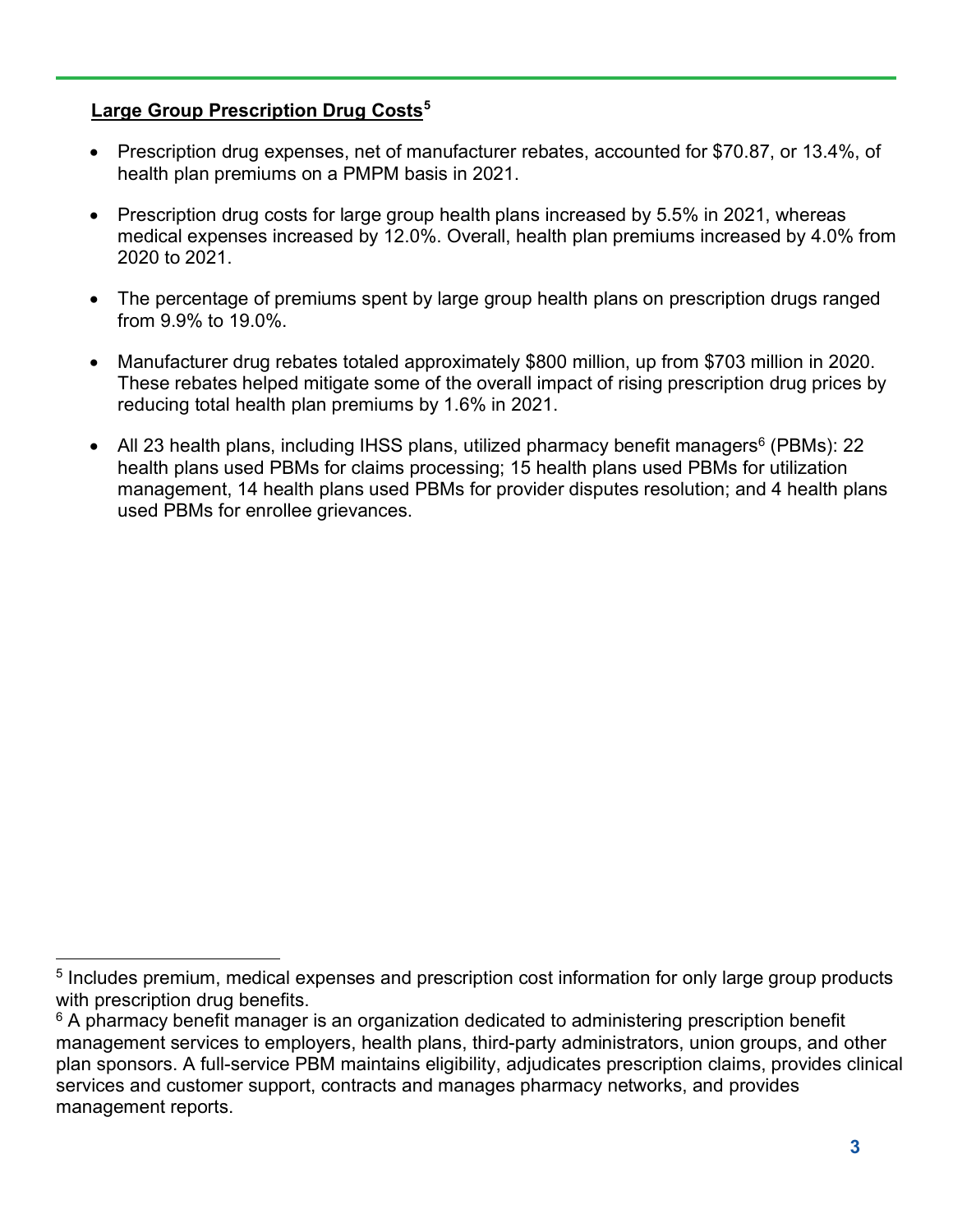Chart 1 illustrates the average premium<sup>7</sup> PMPM<sup>8</sup> for regional<sup>9</sup> and statewide<sup>10</sup> plans from 2016 to 2021. From 2016 to 2021, the average premium PMPM increased by 17% for regional plans and 22% for statewide plans. On an annualized basis over this period, the average rate increase for the regional plans was 3.3% and the average rate increase for the statewide plans was 4.1%.

### **Chart 1**



**Six-Year Trend Analysis: Average Large Group Premium Per Member Per Month**

member months for the population over a specific time period.

 $7$  Premium is the monthly payment the enrollee and/or enrollee's employer pays for health coverage. Factors that impact large group premium rates include age, geography/location, family size, occupation/industry and health status (historical experience and utilization of medical services). <sup>8</sup> Per member per month is a measure used to assess population-based metrics such as cost or utilization, computed by dividing the total monthly cost/utilization/other measure by the total number of

<sup>&</sup>lt;sup>9</sup> Regional plans are health plans that primarily operate and offer health care products to enrollees in specific regions.

 $10$  Statewide plans, as their name implies, operate and offer health care products to enrollees in multiple regions throughout the state.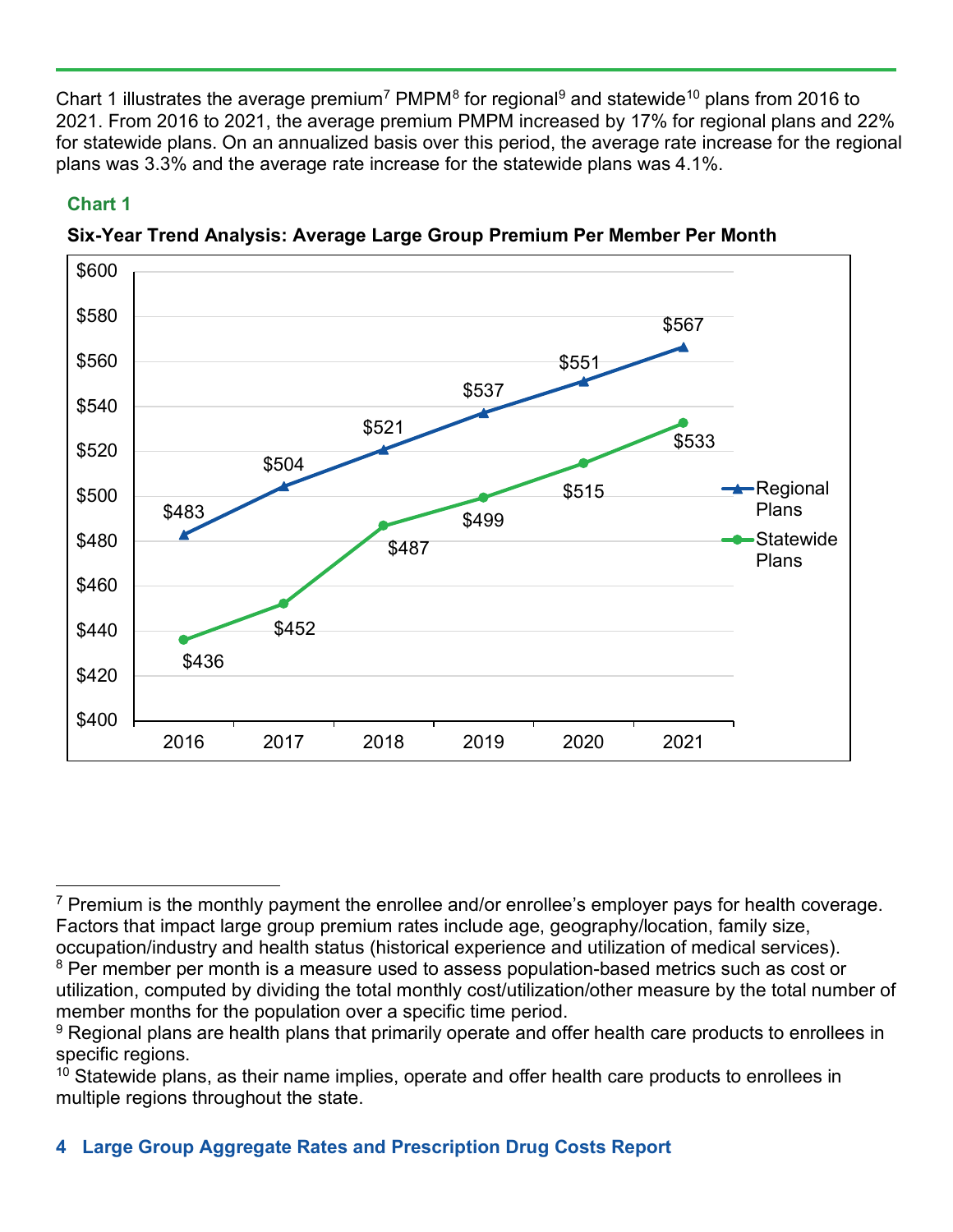Chart 2 shows the weighted average rate increase trend<sup>11</sup> from 2016 to 2021. The rate increases on average have fluctuated from 2016 to 2021 but have remained below 6% each year.

#### **Chart 2**



#### **Weighted Average Rate Increase Trend**

<sup>&</sup>lt;sup>11</sup> Not adjusted for changes in such things as benefits, cost sharing, provider network, geographic rating area, and average age.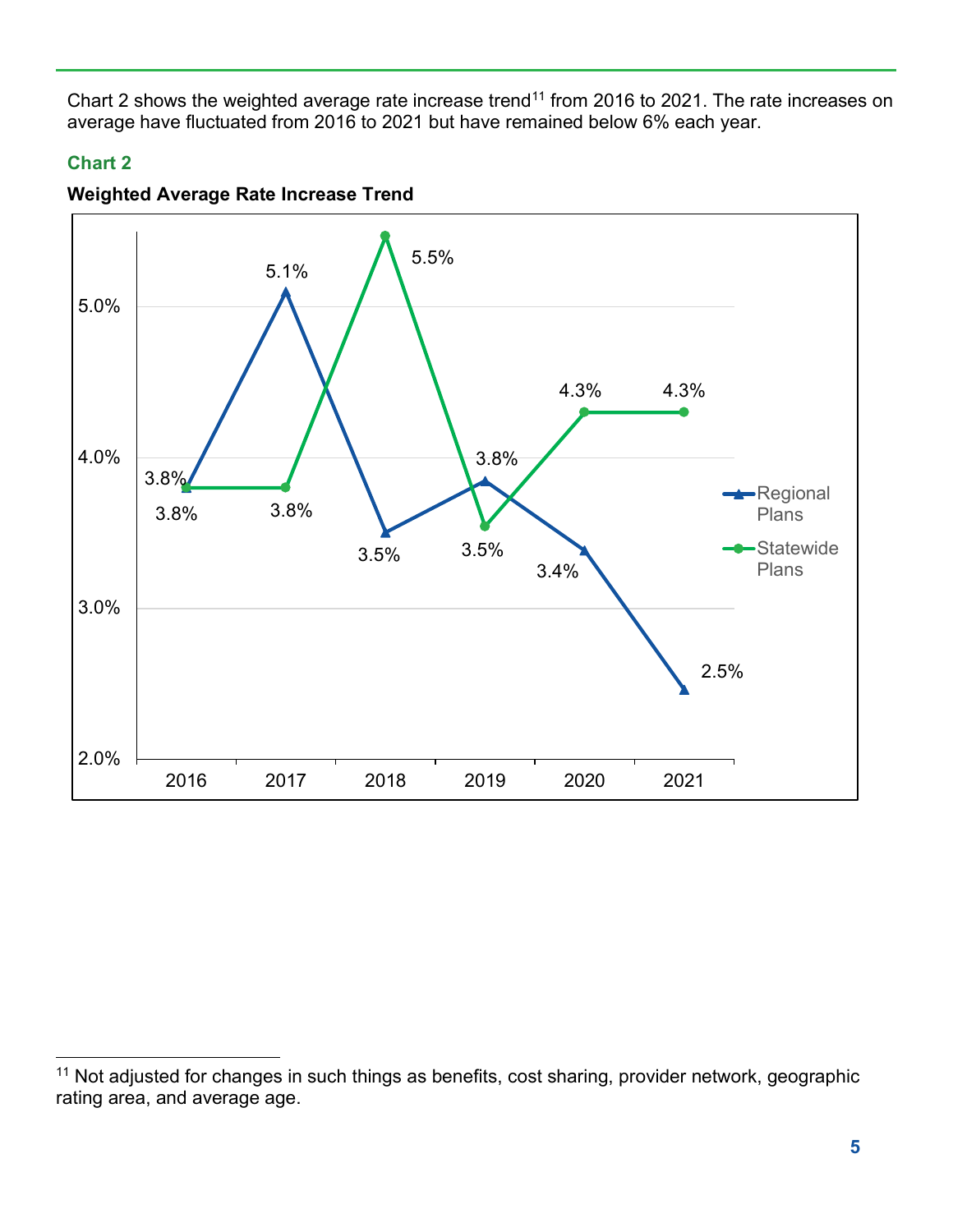Health plans are required to include information in their notice of premium rate change indicating whether the rate change is greater than the average increase for CalPERS and Covered California. Table 1 shows the side-by-side comparison of the rate increases for CalPERS, Covered California individual market products, and the large group statewide health plans since 2016. While the Covered California increases have fluctuated widely, the average unadjusted rate increases for large group plans, with the exception being the 2018 measurement year, have remained in the vicinity of 4% for each measurement year.

#### **Table 1**

#### **Rate Increases for Covered California, CalPERS and Large Group Plans**

| Year | <b>Covered California<sup>12</sup></b> | <b>CalPERS</b> | <b>Large Group</b><br><b>Plans</b> |
|------|----------------------------------------|----------------|------------------------------------|
| 2016 | 4.0%                                   | 7.7%           | 3.9%                               |
| 2017 | 13.2%                                  | 3.9%           | 3.9%                               |
| 2018 | 21.1%                                  | 2.5%           | 5.4%                               |
| 2019 | 8.7%                                   | 1.1%           | 3.6%                               |
| 2020 | 0.8%                                   | 5.1%           | 4.3%                               |
| 2021 | 0.5%                                   | 5.3%           | 4.2%                               |
| 2022 | 1.8%                                   | 5.5%           | <b>Not Available</b>               |

<sup>&</sup>lt;sup>12</sup> Covered California saw double digits rate increases for the individual market products in 2017 and 2018 due to changes at the federal level. In 2017, the Affordable Care Act's Reinsurance and Risk Corridor programs ended. In 2018, rate charges were considerably larger than usual due to the uncertainty regarding cost sharing reduction funding from the federal government. Additionally, in 2019, the federal individual mandate ended which resulted in slightly higher premium increases.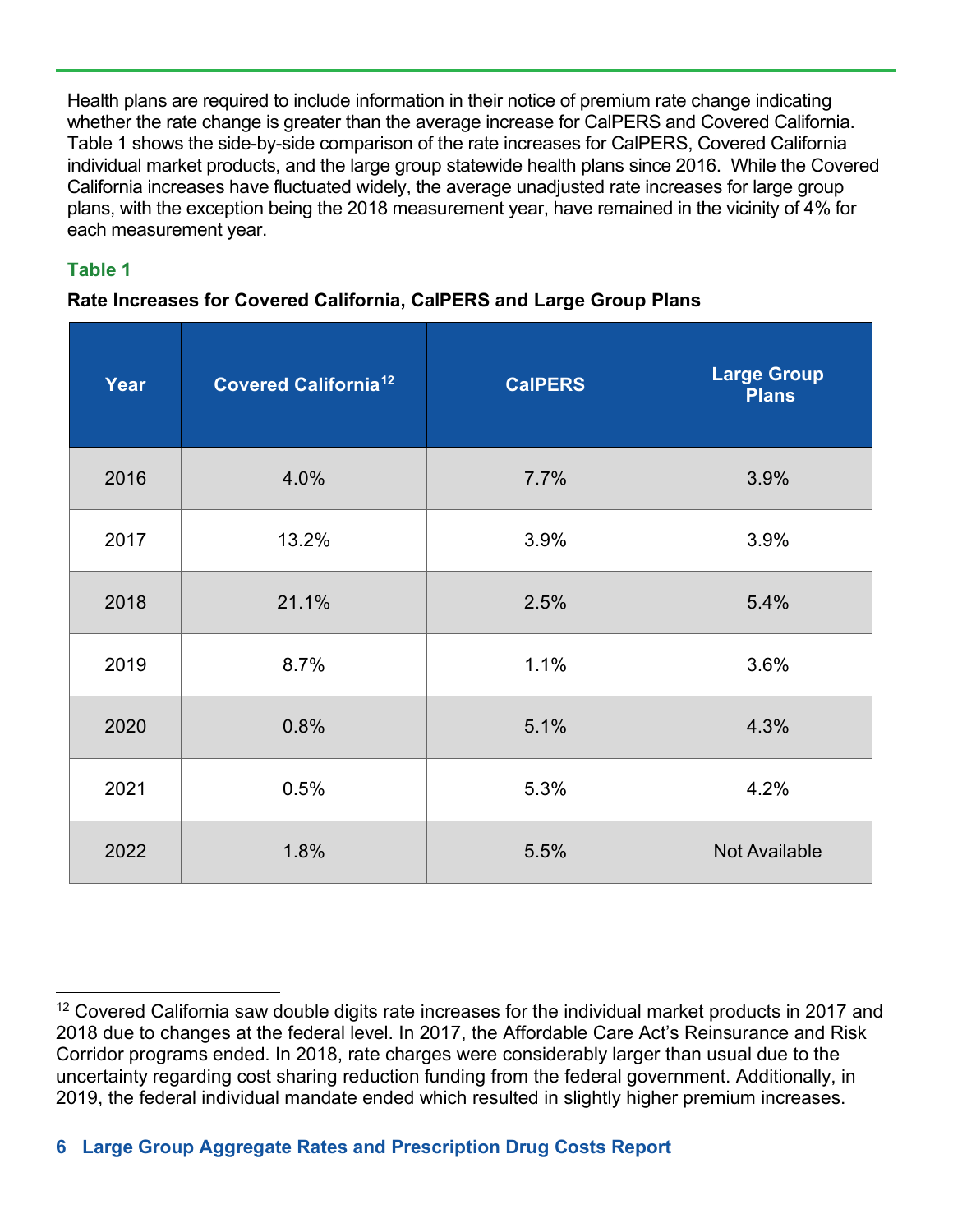## **II. Introduction/Background**

In 2015, California enacted SB 546 for the purpose of increasing transparency of rates in the large group market. SB 546 requires health plans and health insurers that offer commercial large group products to submit aggregate rate information and the weighted average rate increase for all large group benefit designs during the 12-month period ending January 1 of the following calendar year to the DMHC or the California Department of Insurance (CDI) by October 1, 2016, and annually thereafter. In addition, SB 546 requires health plans to comply with disclosure requirements relating to large group renewal notices. Specifically, no change in premium rates or changes in coverage stated in a group health plan contract can become effective unless the plan has delivered a notice in writing indicating the change or changes at least 60 days prior to the contract renewal effective date including a statement comparing the proposed rate change to the average rate increases negotiated by CalPERS and by Covered California.

The DMHC is required to conduct a public meeting regarding large group rate changes. Additionally, to further increase transparency of large group rates, Assembly Bill (AB) 731<sup>13</sup> (Kalra, 2019) established a rate review process for the large group market. Effective July 1, 2020, health plans with large group products must file specified information at least annually and 120 days before any change in methodology, factors or assumptions that would affect the rate paid by a large group employer or contract holder.

For measurement year 2021, 23 large group health plans submitted data which includes eight statewide plans, ten regional plans and five IHSS plans. Almost 7.9 million enrollees in roughly 14,350 renewing groups were affected by the rate changes.

In addition, SB 17 requires health plans that file annual large group rate information with the DMHC and CDI to also file specified information regarding health plan spending and year-over-year cost increases for covered prescription drugs. SB 17 also required large group health plans to provide the names of the PBMs they utilize and their functions.

Under a separate statutory requirement, health plans and health insurers that offer commercial products and file rate information with the DMHC or the CDI are required to annually report specific information related to the costs of covered prescription drugs, including:

- The 25 prescription drugs most frequently prescribed to health plan enrollees;
- The 25 most costly prescription drugs by total annual health plan spending;
- The 25 prescription drugs with the highest year-over-year increase in total annual health plan spending; and
- The overall impact of drug costs on healthcare premiums.

This information is reported in the Prescription Drug Cost Transparency Report required by SB 17 which can be found on the **DMHC** website.

 $13$  The filings submitted by health plans pursuant to AB 731 are available on the DMHC [website](https://wpso.dmhc.ca.gov/premiumratereview/searchratefilings) and are not discussed in this report.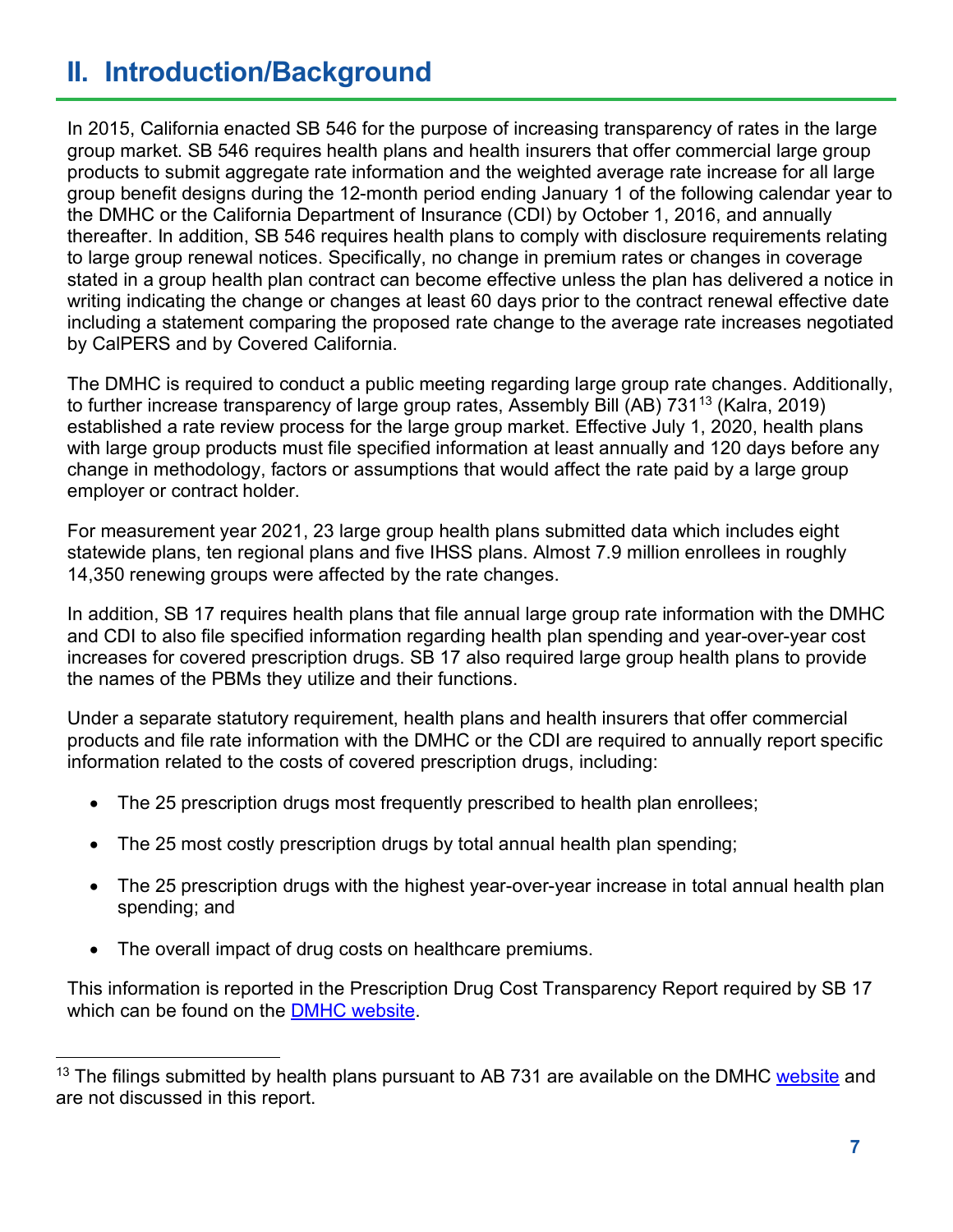## **III. Large Group Aggregate Rate Summary**

The DMHC received the aggregate rate filings from 23 health plans for measurement year 2021, including eight statewide plans, ten regional plans and five IHSS plans. The analysis in this report excludes the rate information for the IHSS plans. The IHSS rate information was excluded from the analysis because the rate development process for IHSS plans differs from traditional large group health plans, which utilize community rated, experience rated or blended rate development methodologies. For IHSS products, the county and the IHSS plans determine the rates which are based on the anticipated costs for providing services to the IHSS enrollees. The five IHSS plans had roughly 71,300 enrollees (with only about 13,500 enrollees affected by a rate change) as of December 31, 2021; this represents less than 1% of the large group enrollment. The remaining 18 health plans served 7.9 million enrollees. Kaiser Foundation Health Plan, Inc.'s (Kaiser Permanente) enrollment represented 66% of the large group market or 5.2 million of the 7.9 million enrollees. Since Kaiser's data had such a significant impact on the overall state averages, the data for Kaiser is often shown on a stand-alone basis throughout this report.

The observations from the 2021 health plan data related to the large group aggregate rates include:

- In 2021, over 7.9 million enrollees were covered by the large group health plans. The overall average premium per member per month (PMPM) was nearly \$534. Overall, the weighted average rate increase for the large group health plans was 4.2% in 2021. (Table 2)
- Statewide plans represent almost 97% of large group membership. The eight statewide plans had 7.7 million covered enrollees in 13,700 renewing groups in the large group market. Overall, the average unadjusted rate increases in 2021 were generally in the low or midsingle digits. Kaiser, which had the lowest overall premium of all statewide plans, made up a significant percentage of the statewide market and therefore heavily impacted the overall average. (Table 3)
- Regional health plans have very small market share compared to the statewide plans. The ten regional plans had 250,585 covered enrollees in 644 renewing groups, accounting for about 3.2% of large group market enrollment. Western Health Advantage, Sharp Health Plan, and Sutter Health Plan (Sutter Health Plus) represent the largest of these plans in terms of membership. The overall average rate increases for health plans in this category generally remained in the low-single digits in 2021, with Ventura County Health's 12% increase and Chinese Community Health Plan's 11.5% increase being notable exceptions. (Table 4)
- In 2021, Preferred Provider Organization (PPO) and Point of Service (POS) plans had the highest premium, with an average premium of just over \$600 PMPM. Overall, Health Maintenance Organization (HMO) plans experienced the second lowest average rate increases with a 4.2% increase, and had the second lowest average premium, or \$528 PMPM. (Table 5)
- Most members (6.7 million or 85% of large group enrollees) were in HMO plans with higher actuarial values and therefore, the richest benefits overall. In contrast, High Deductible Health Plans (HDHP) tend to give members a lower premium option with higher out of pocket costs. (Table 6)

#### **8 Large Group Aggregate Rates and Prescription Drug Costs Report**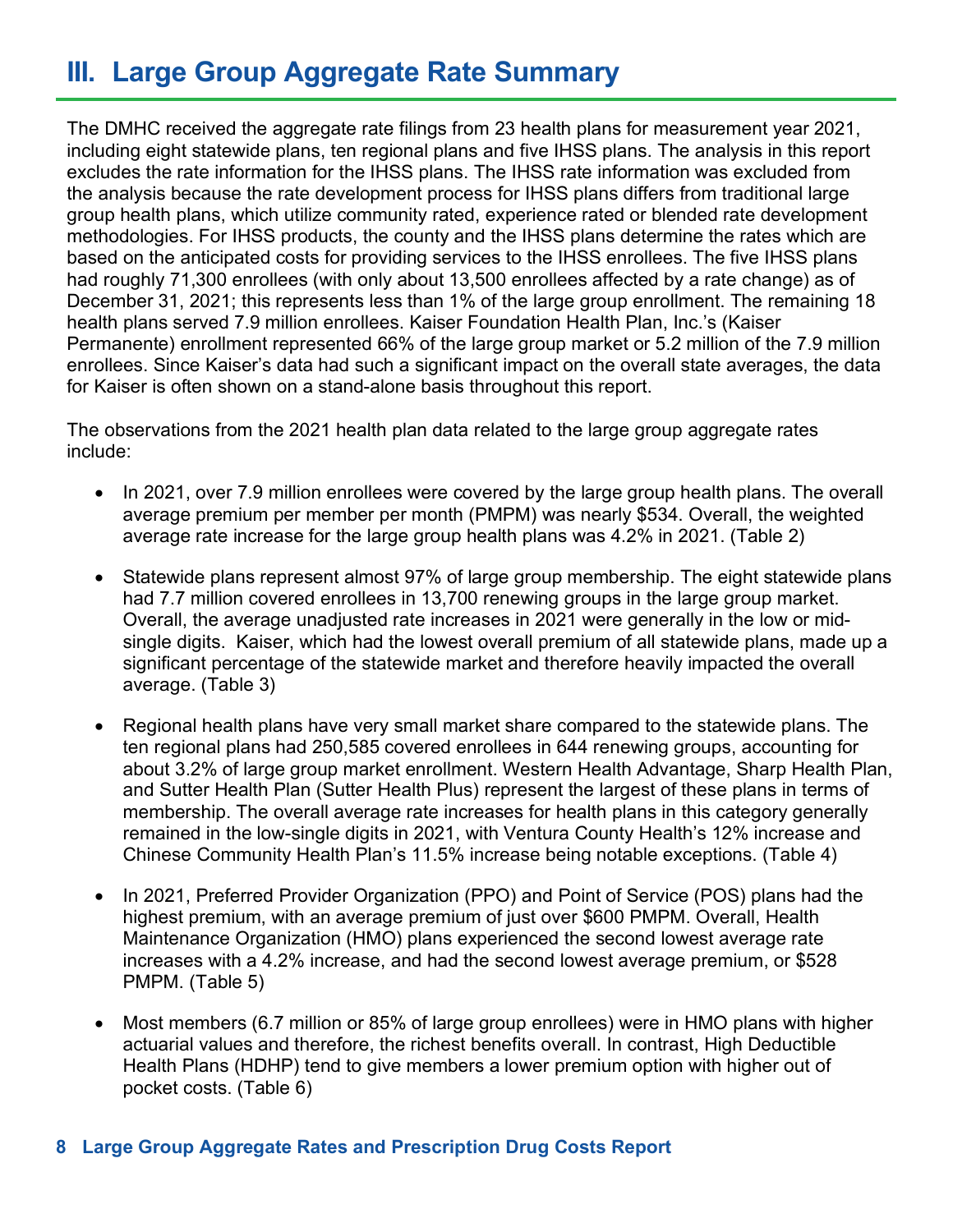Table 2 shows the unadjusted and adjusted average rate increases for all large group health plans (including Kaiser), Kaiser and all large group health plans excluding Kaiser.

### **Table 2**

### **Average Rate Increase in the Large Group Market in 2021**

|                                                | <b>Unadjusted</b><br><b>Average</b><br><b>Rate Increase</b> | Adjusted <sup>14</sup><br><b>Average Rate</b><br><b>Increase</b> | <b>Number of</b><br><b>Enrollees</b> | <b>Average Premium</b><br><b>Per Member Per</b><br><b>Month (PMPM)</b> |
|------------------------------------------------|-------------------------------------------------------------|------------------------------------------------------------------|--------------------------------------|------------------------------------------------------------------------|
| <b>All Plans</b>                               | 4.2%                                                        | 4.5%                                                             | 7,947,015                            | \$533.70                                                               |
| Kaiser                                         | 4.2%                                                        | 4.3%                                                             | 5,232,593                            | \$522.10                                                               |
| <b>All Plans</b><br><b>Excluding</b><br>Kaiser | 4.3%                                                        | 5.0%                                                             | 2,714,422                            | \$556.07                                                               |

<sup>&</sup>lt;sup>14</sup> "Adjusted average rate increase" means the unadjusted average rate increases are adjusted or normalized to reflect aggregate changes in benefit designs, cost sharing, provider network, geographic rating region, and average age. In general, changes in benefit designs, cost sharing, provider network, geographic rating region, and average age may result in higher adjusted average rates than unadjusted rates.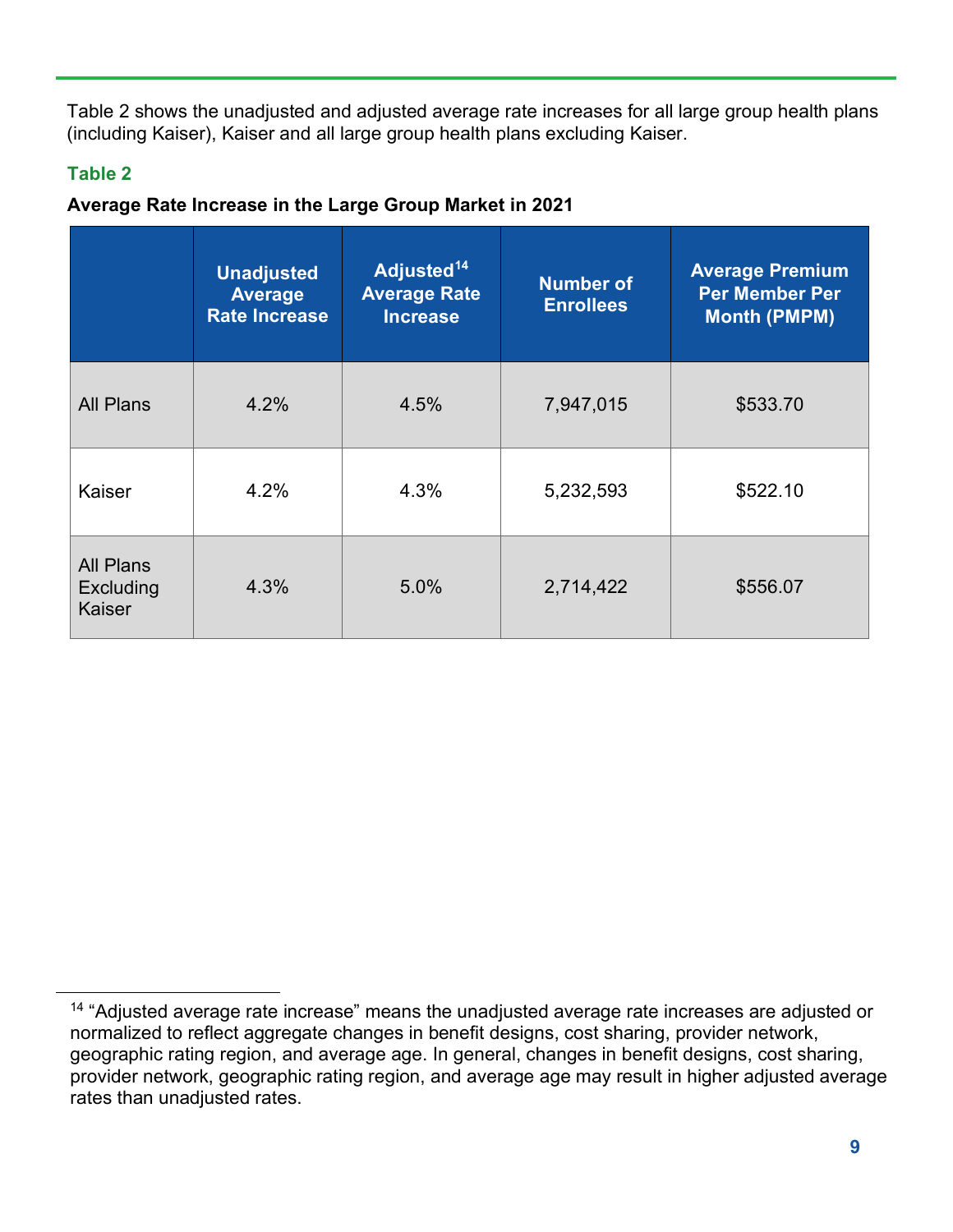Tables 3 and 4 show the average rate increases for the statewide and regional health plans in the large group market.

#### **Table 3**

**Average Rate Increase in the Large Group Market in 2021 – Statewide Health Plans**

| <b>Health Plan</b><br><b>Name</b>                         | <b>Number</b><br><b>of</b><br><b>Renewing</b><br><b>Groups</b> | <b>Number</b><br><b>of</b><br><b>Enrollees</b> | <b>Percentage</b><br>of Large<br><b>Group</b><br><b>Total</b> | <b>Unadjusted</b><br><b>Average</b><br><b>Rate</b><br><b>Increase</b> | <b>Adjusted</b><br><b>Average</b><br><b>Rate</b><br><b>Increase</b> | <b>Average</b><br><b>Premium</b><br><b>PMPM</b> |
|-----------------------------------------------------------|----------------------------------------------------------------|------------------------------------------------|---------------------------------------------------------------|-----------------------------------------------------------------------|---------------------------------------------------------------------|-------------------------------------------------|
| Kaiser<br>Permanente                                      | 8,699                                                          | 5,232,593                                      | 65.8%                                                         | 4.2%                                                                  | 4.3%                                                                | \$522.10                                        |
| <b>Anthem Blue</b><br>Cross                               | 1,574                                                          | 1,096,492                                      | 13.8%                                                         | 3.3%                                                                  | 4.5%                                                                | \$521.41                                        |
| <b>Blue Shield of</b><br>California                       | 1,006                                                          | 506,598                                        | 6.4%                                                          | 3.9%                                                                  | 3.3%                                                                | \$571.97                                        |
| Health Net of<br>California                               | 356                                                            | 275,551                                        | 3.5%                                                          | 6.6%                                                                  | 6.6%                                                                | \$631.59                                        |
| <b>UnitedHealthcare</b><br>Benefits Plan of<br>California | 727                                                            | 191,346                                        | 2.4%                                                          | 8.6%                                                                  | 10.6%                                                               | \$578.84                                        |
| UnitedHealthcare<br>of California                         | 519                                                            | 185,580                                        | 2.3%                                                          | 5.4%                                                                  | 6.3%                                                                | \$577.84                                        |
| Aetna Health of<br>California                             | 617                                                            | 130,791                                        | 1.6%                                                          | 3.9%                                                                  | 4.7%                                                                | \$524.81                                        |
| Cigna Healthcare<br>of California                         | 210                                                            | 77,479                                         | 1.0%                                                          | 3.0%                                                                  | 4.0%                                                                | \$584.26                                        |
| <b>Total</b>                                              | 13,708                                                         | 7,696,430                                      | 96.8%                                                         | 4.3%                                                                  | 4.6%                                                                | \$532.63                                        |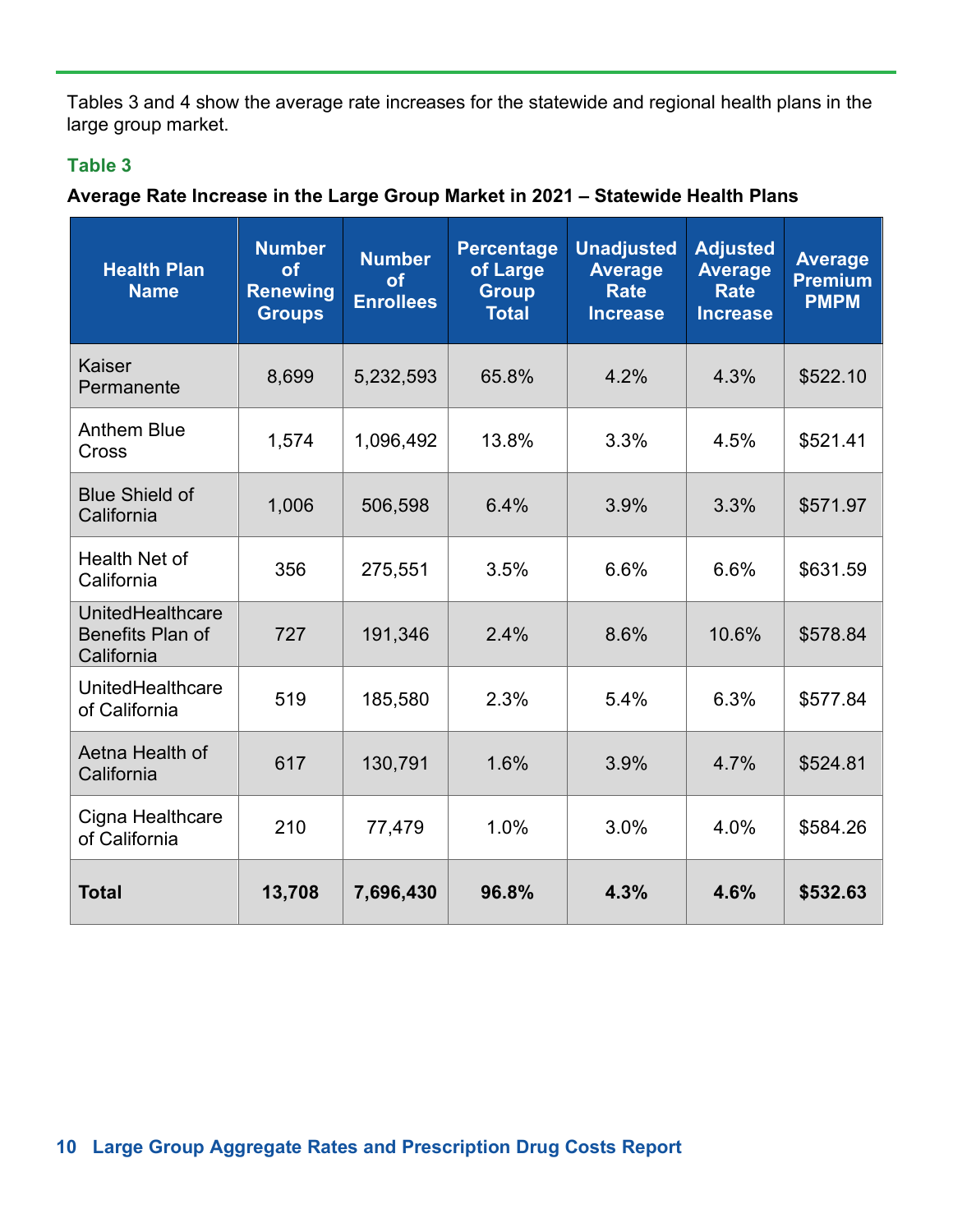## **Table 4**

## **Average Rate Increase in the Large Group Market in 2021 – Regional Health Plans**

| <b>Health Plan</b><br><b>Name</b>                       | <b>Number</b><br>of<br><b>Renewing</b><br><b>Groups</b> | <b>Number of</b><br><b>Enrollees</b> | <b>Percentage</b><br>of Large<br><b>Group Total</b> | <b>Unadjusted</b><br><b>Average</b><br><b>Rate</b><br><b>Increase</b> | <b>Adjusted</b><br><b>Average</b><br><b>Rate</b><br><b>Increase</b> | <b>Average</b><br><b>Premium</b><br><b>PMPM</b> |
|---------------------------------------------------------|---------------------------------------------------------|--------------------------------------|-----------------------------------------------------|-----------------------------------------------------------------------|---------------------------------------------------------------------|-------------------------------------------------|
| Western<br>Health<br>Advantage                          | 172                                                     | 60,984                               | 0.8%                                                | 2.0%                                                                  | 5.0%                                                                | \$566.82                                        |
| <b>Sutter Health</b><br>Plus                            | 299                                                     | 59,093                               | 0.7%                                                | 2.0%                                                                  | 1.2%                                                                | \$539.47                                        |
| <b>Sharp Health</b><br>Plan                             | 122                                                     | 58,243                               | 0.7%                                                | 2.5%                                                                  | 4.0%                                                                | \$521.09                                        |
| <b>Valley Health</b><br>Plan                            | $\overline{2}$                                          | 23,942                               | 0.3%                                                | 0.0%                                                                  | 0.0%                                                                | \$784.00                                        |
| <b>Scripps</b><br><b>Health Plan</b><br><b>Services</b> | $\mathbf{1}$                                            | 15.598                               | 0.2%                                                | 0.8%                                                                  | 0.8%                                                                | \$479.42                                        |
| Ventura<br>County<br>Health                             | $\mathbf{1}$                                            | 11,442                               | 0.1%                                                | 12.0%                                                                 | 12.0%                                                               | \$584.81                                        |
| Community<br><b>Care Health</b><br>Plan                 | 16                                                      | 11,357                               | 0.1%                                                | 2.1%                                                                  | 2.1%                                                                | \$470.39                                        |
| Contra Costa<br><b>Health Plan</b>                      | $\overline{4}$                                          | 7,777                                | 0.1%                                                | 5.4%                                                                  | 5.4%                                                                | \$729.56                                        |
| Chinese<br>Community<br><b>Health Plan</b>              | 26                                                      | 1,933                                | 0.0%                                                | 11.5%                                                                 | 11.5%                                                               | \$572.21                                        |
| <b>MemorialCare</b><br><b>Select Health</b><br>Plan     | 1                                                       | 216                                  | 0.0%                                                | 0.0%                                                                  | 0.0%                                                                | \$553.47                                        |
| <b>Total</b>                                            | 644                                                     | 250,585                              | 3.2%                                                | 2.5%                                                                  | 33%                                                                 | \$566.58                                        |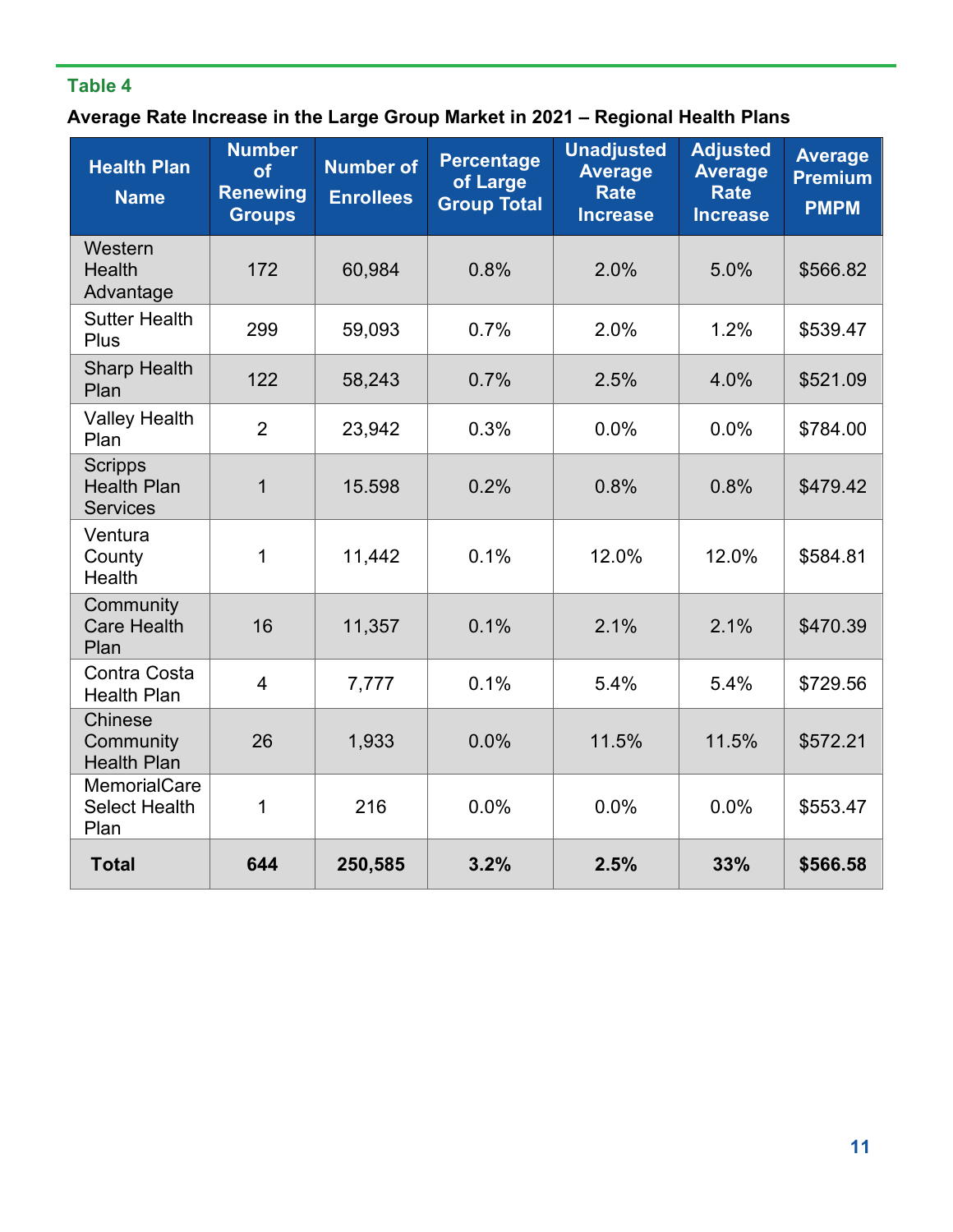#### **Average Rate Increase and Actuarial Value by Product Type**

Health plans also reported the average rate increase and actuarial value information by product type. Table 5 shows the average rate increases and the average premium PMPM across these product types.

#### **Table 5**

#### **Average Rate Increase and Premium by Product Type**

| <b>Product Type</b>                                    | <b>Average Rate</b><br><b>Increase</b> | <b>Minimum</b> | <b>Maximum</b> | <b>Average</b><br><b>Premium</b><br><b>PMPM</b> |
|--------------------------------------------------------|----------------------------------------|----------------|----------------|-------------------------------------------------|
| <b>Preferred Provider</b><br>Organization<br>(PPO)     | 4.1%                                   | 0.0%           | 9.6%           | \$608.77                                        |
| <b>Point of Service</b><br>(POS)                       | 4.7%                                   | $-3.5%$        | 8.7%           | \$608.73                                        |
| <b>Exclusive Provider</b><br>Organization<br>(EPO)     | 8.9%                                   | 0.0%           | 10.2%          | \$565.56                                        |
| Health<br>Maintenance<br>Organization<br>(HMO)         | 4.2%                                   | 0.0%           | 12.0%          | \$527.69                                        |
| <b>High Deductible</b><br><b>Health Plan</b><br>(HDHP) | 4.6%                                   | $-0.8%$        | 7.2%           | \$503.60                                        |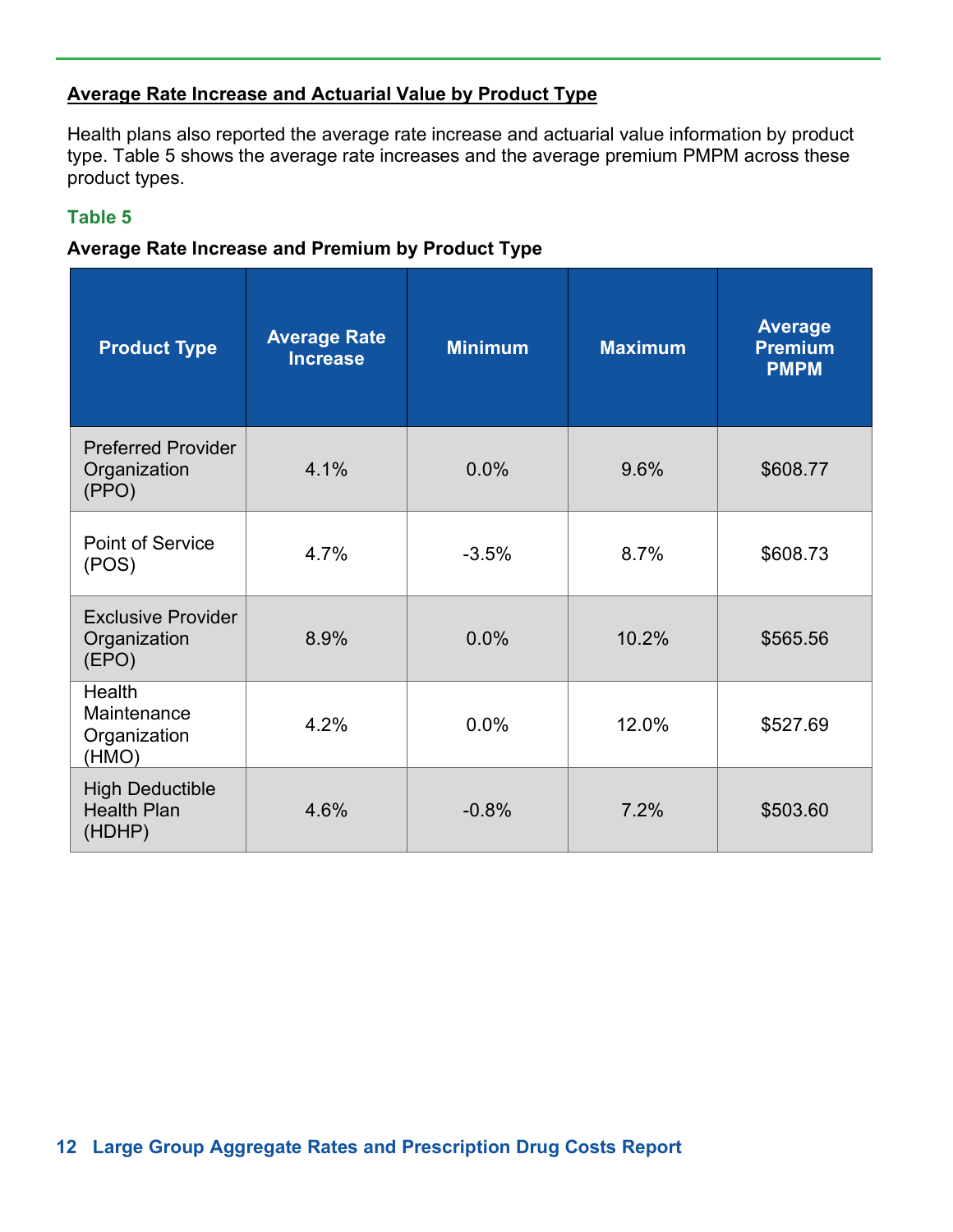Table 6 shows large group market enrollment by product type and actuarial value.

## **Table 6**

## **Number of Covered Lives by Actuarial Value by Product in the Large Group Market**

| <b>Product</b>                                         | <b>Number</b> | of Covered   | Lives by     | <b>Actuarial</b> | <b>Value</b> |            |
|--------------------------------------------------------|---------------|--------------|--------------|------------------|--------------|------------|
| <b>Type</b>                                            | $0.9 - 1.00$  | $0.8 - 0.89$ | $0.7 - 0.79$ | $0.6 - 0.69$     | 0.60         | <b>All</b> |
| <b>Health</b><br>Maintenance<br>Organization<br>(HMO)  | 5,754,094     | 804,379      | 152,905      | 36,103           | 104          | 6,747,585  |
| Preferred<br>Provider<br>Organization<br>(PPO)         | 229,215       | 301,299      | 67,887       | 10,625           | 3,997        | 613,023    |
| <b>High Deductible</b><br><b>Health Plan</b><br>(HDHP) |               | 170,379      | 187,375      | 80,961           | 31,579       | 470,294    |
| <b>Point of Service</b><br>(POS)                       | 81,729        | 548          | 14           | 1                |              | 82,292     |
| <b>Exclusive</b><br>Provider<br>Organization<br>(EPO)  | 13,791        | 24,778       | 6,717        | 1,242            | 522          | 47,050     |
| <b>Total</b>                                           | 6,078,829     | 1,301,383    | 414,898      | 128,932          | 36,202       | 7,960,244  |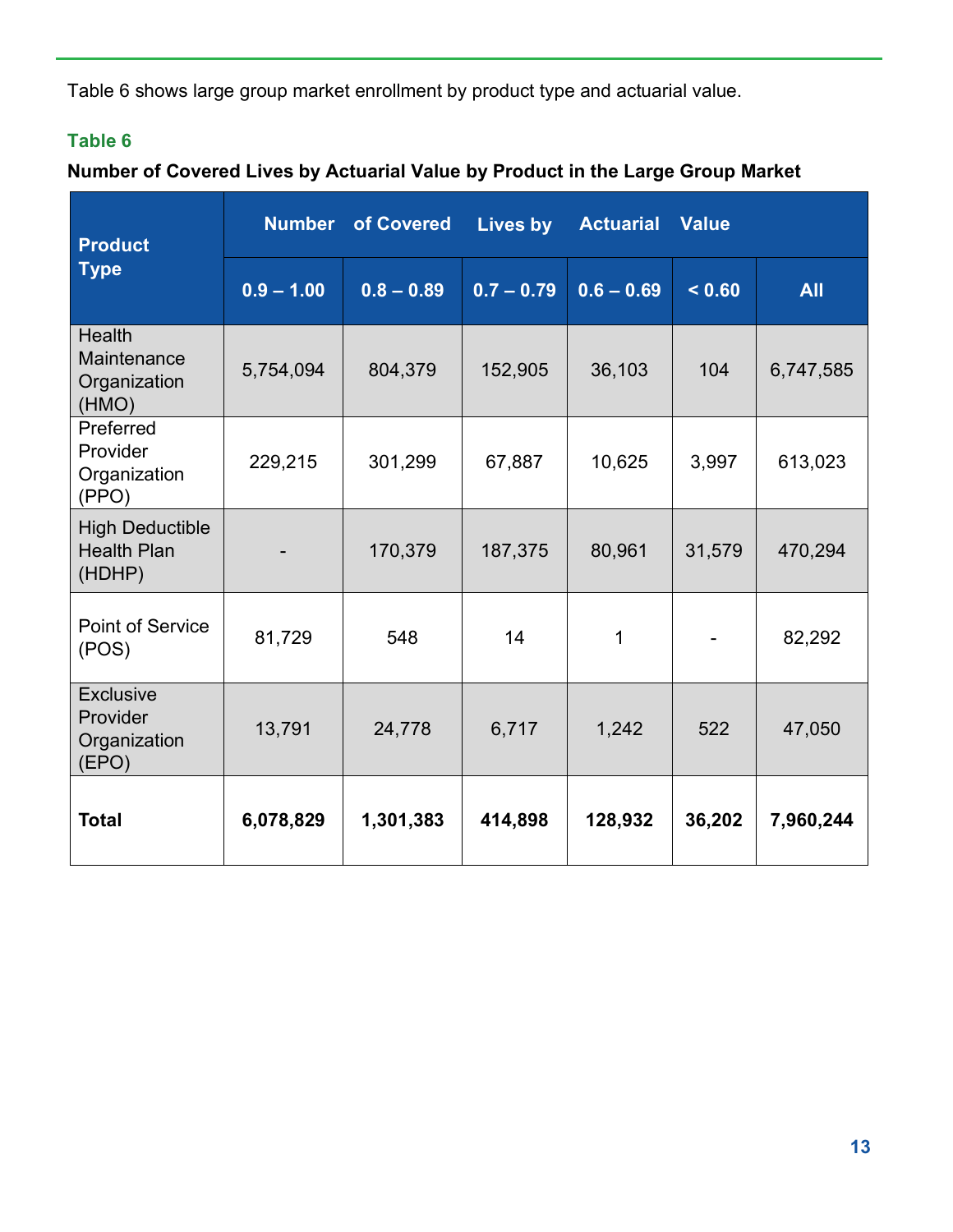Table 7 groups HMO membership into actuarial value ranges for the following categories: statewide plans (excluding Kaiser), Kaiser, and regional plans. As the table demonstrates, a sizable majority of members have benefits in the 0.9 -1.00 range, the richest benefit bracket. When compared to statewide plans, benefits in the regional plans tended to be a little less generous overall.

#### **Table 7**

#### **Actuarial Value for HMO Members**

| <b>Actuarial Value</b> | <b>Statewide Plans</b><br>(Excluding Kaiser) | <b>Kaiser</b> | <b>Regional Plans</b> |  |
|------------------------|----------------------------------------------|---------------|-----------------------|--|
| $0.9 - 1.00$           | 83.6%                                        | 85.9%         | 75.4%                 |  |
| $0.8 - 0.89$           | 14.0%                                        | 11.2%         | 20.8%                 |  |
| $0.7 - 0.79$           | 1.7%                                         | 2.5%          | 2.4%                  |  |
| $0.6 - 0.69$           | 0.7%                                         | 0.5%          | 1.4%                  |  |
| < 0.60                 | 0.0%                                         | 0.0%          | 0.0%                  |  |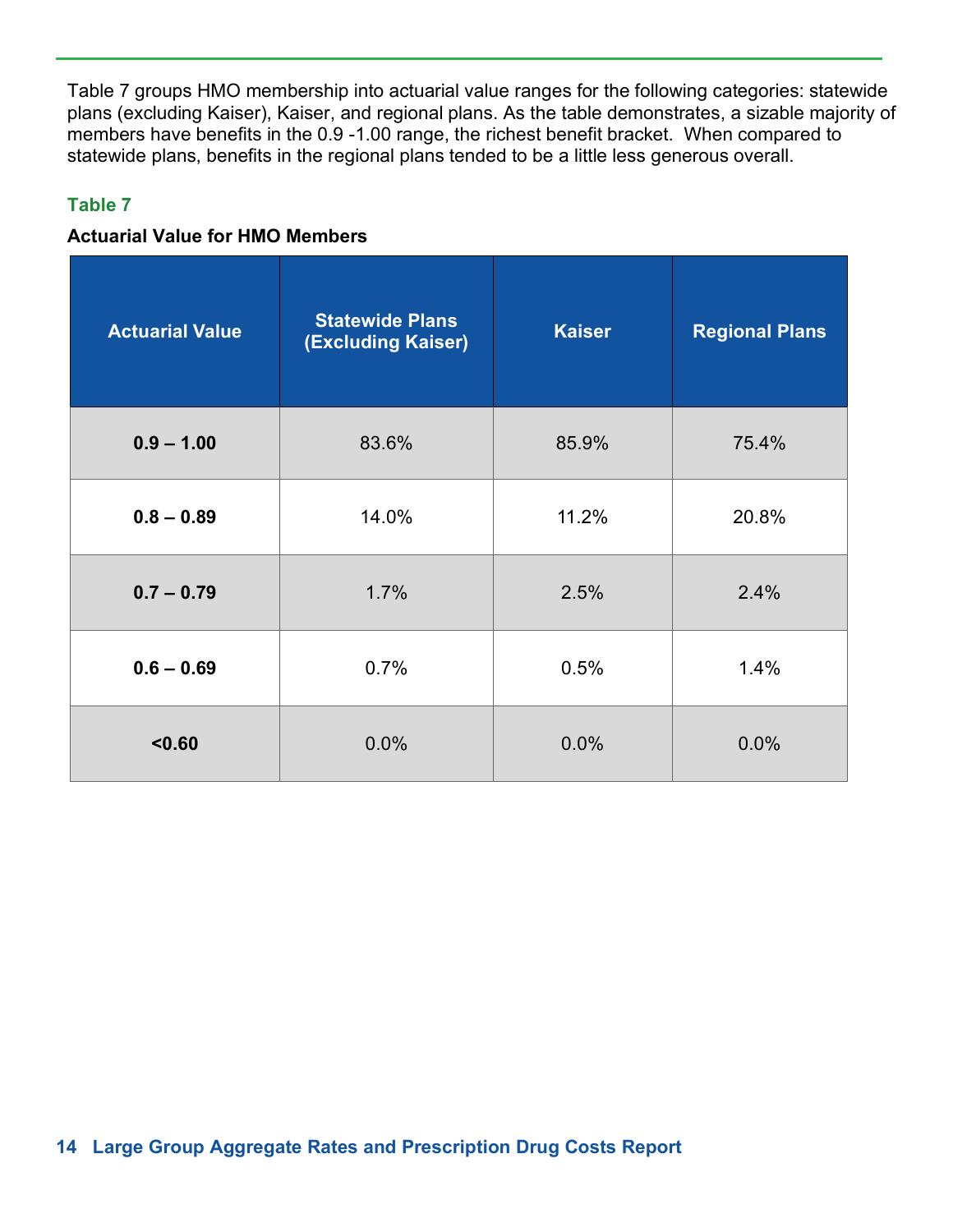#### **Large Group Rating Methodology**

Large group health plans use one of the following three rating methodologies to set premium rates: community rated, experience rated or blended. Community rating uses a standard base rate for a pool of large employer groups and additional factors specific to that employer group, such as geographic region or industry, to determine rates. Experience rating uses the actual claims experience of an employer group to determine rates for a given employer group. Finally, a blended approach calculates rates using a blend of rates determined via community rating and experience rating.

Table 8 shows the percentage of renewing groups, number of enrollees, unadjusted average rate increases, and average premium PMPM by rating methodology. Although the percentage of experience rated groups is lower compared to blended and community rated groups, the number of enrollees in experience rated groups is significantly larger.

#### **Table 8**

#### **Percentage of Renewing Groups and Enrollment by Rating Methodology**

| <b>Category</b>     | <b>Percentage of</b><br><b>Renewing</b><br><b>Groups</b> | <b>Number of</b><br><b>Enrollees</b> | <b>Unadjusted</b><br><b>Average Rate</b><br><b>Increase</b> | <b>Average</b><br><b>Premium</b><br><b>PMPM</b> |
|---------------------|----------------------------------------------------------|--------------------------------------|-------------------------------------------------------------|-------------------------------------------------|
| Community<br>Rated  | 64.4%                                                    | 1,065,954                            | 4.4%                                                        | \$534.85                                        |
| <b>Blended</b>      | 24.9%                                                    | 1,224,857                            | 4.9%                                                        | \$523.73                                        |
| Experience<br>Rated | 10.6%                                                    | 5,656,203                            | 4.0%                                                        | \$535.64                                        |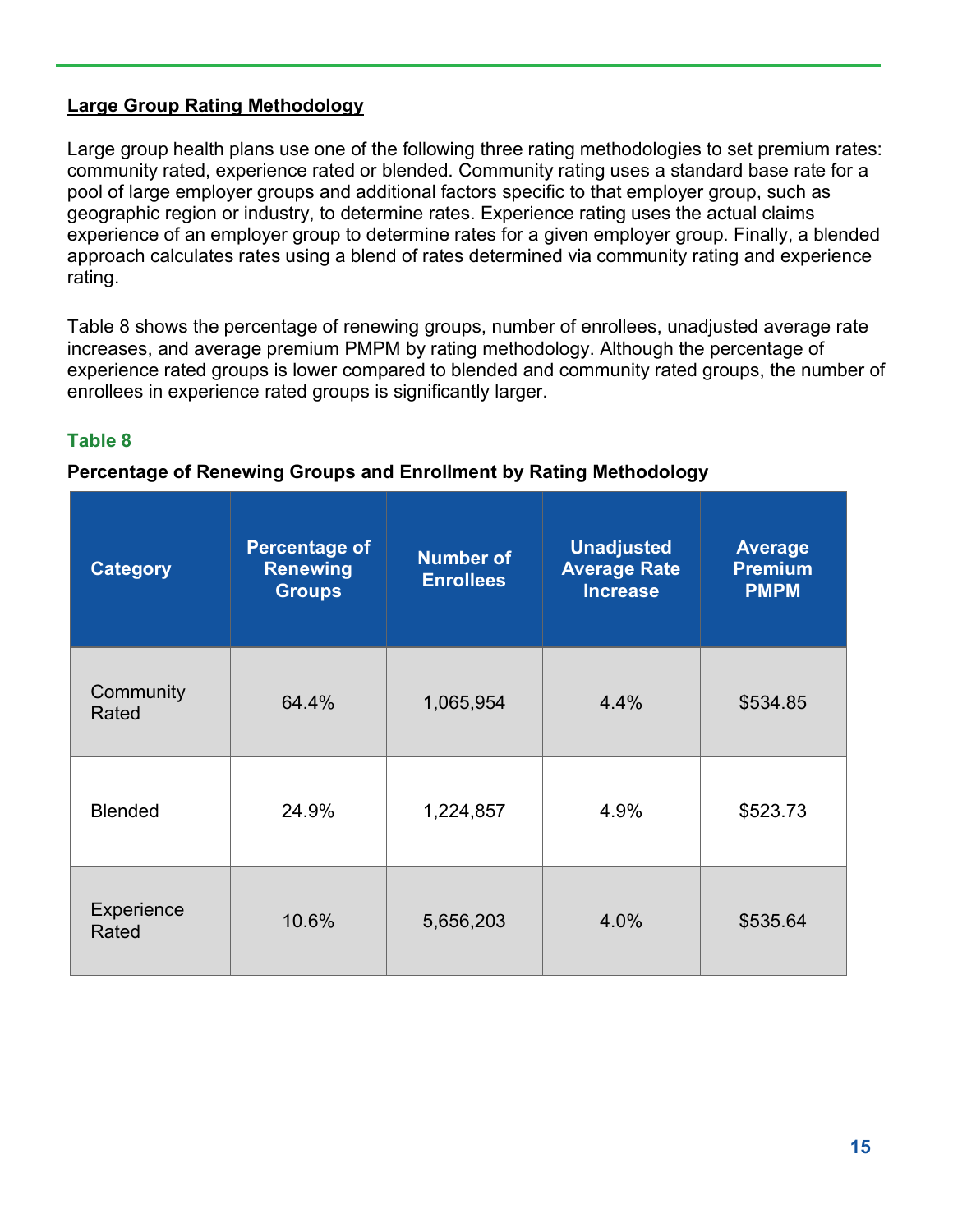Chart 3 shows the percentage of renewing groups by rating methodology for statewide plans (excluding Kaiser), Kaiser, and regional groups. Because regional groups tend to be smaller in size, it is less common for them to be experience rated, as their data may be less credible for projecting expected medical trend. Only 3.1% of regional groups are experience rated. In comparison, groups contracting with Kaiser tend to be much larger, and therefore, their underlying rate data is more credible for projecting expected medical trend. Accordingly, Kaiser has a much higher percentage of experience rated groups than those of smaller carriers.

#### **Chart 3**



#### **Percentage of Renewing Groups by Rating Methodology**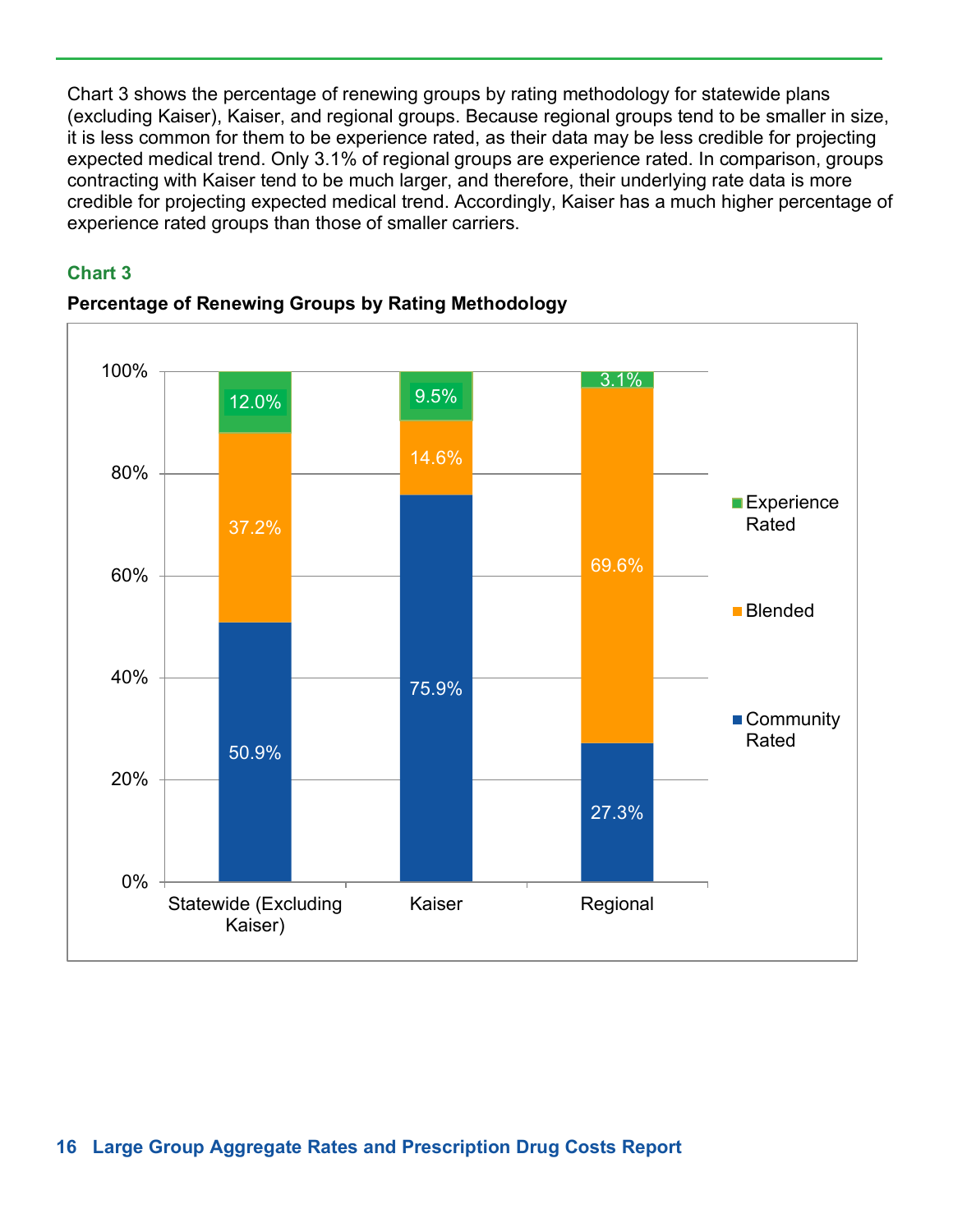Chart 4 shows average unadjusted rate increases for statewide (excluding Kaiser), Kaiser, and regional groups. Ranked by methodology, blended groups had the highest increase, followed by community rated, then experience rated. Community rated groups have less credible data on which to base their rates. Experience rated groups, on the other hand, are typically larger and have more credible data to be used for rate development.

## **Chart 4**



### **Average Rate Increases by Rating Methodology**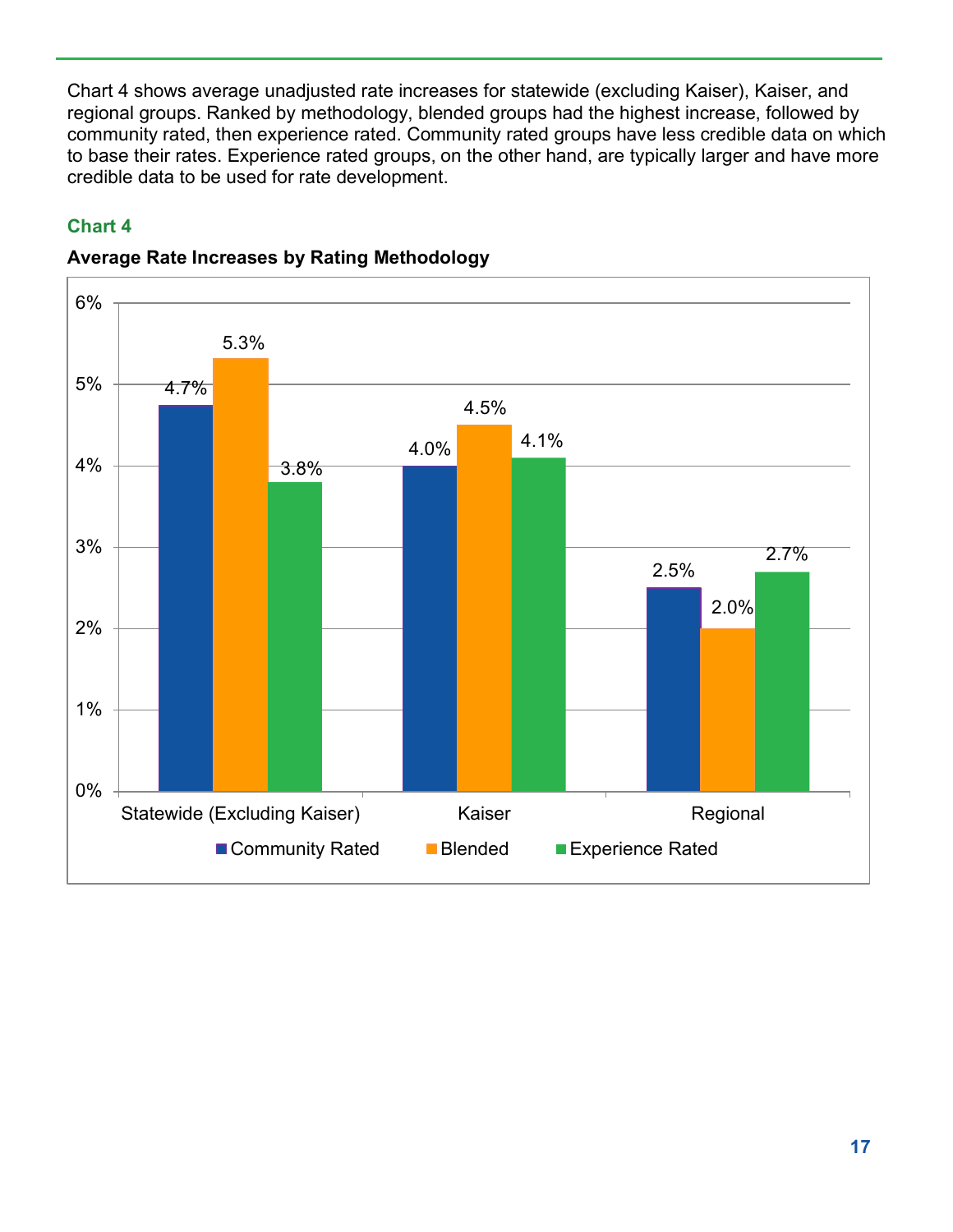Chart 5 shows the percentage of renewing enrollees by rating methodology for statewide plans (excluding Kaiser), Kaiser, and regional groups. Because regional groups tend to be considerably smaller in size, it is less common for them to be experience rated, as their underlying data is less credible for projecting expected medical trend. In 2021, less than 45% of members in regional plans were experience rated. Groups that contracted with Kaiser tended to be much larger, and therefore provided more credible data for experience rating. As such, Kaiser had a much higher percentage of experience rated, accounting for almost 80% of members.

#### **Chart 5**



#### **Percentage of Renewing Enrollees by Rating Methodology**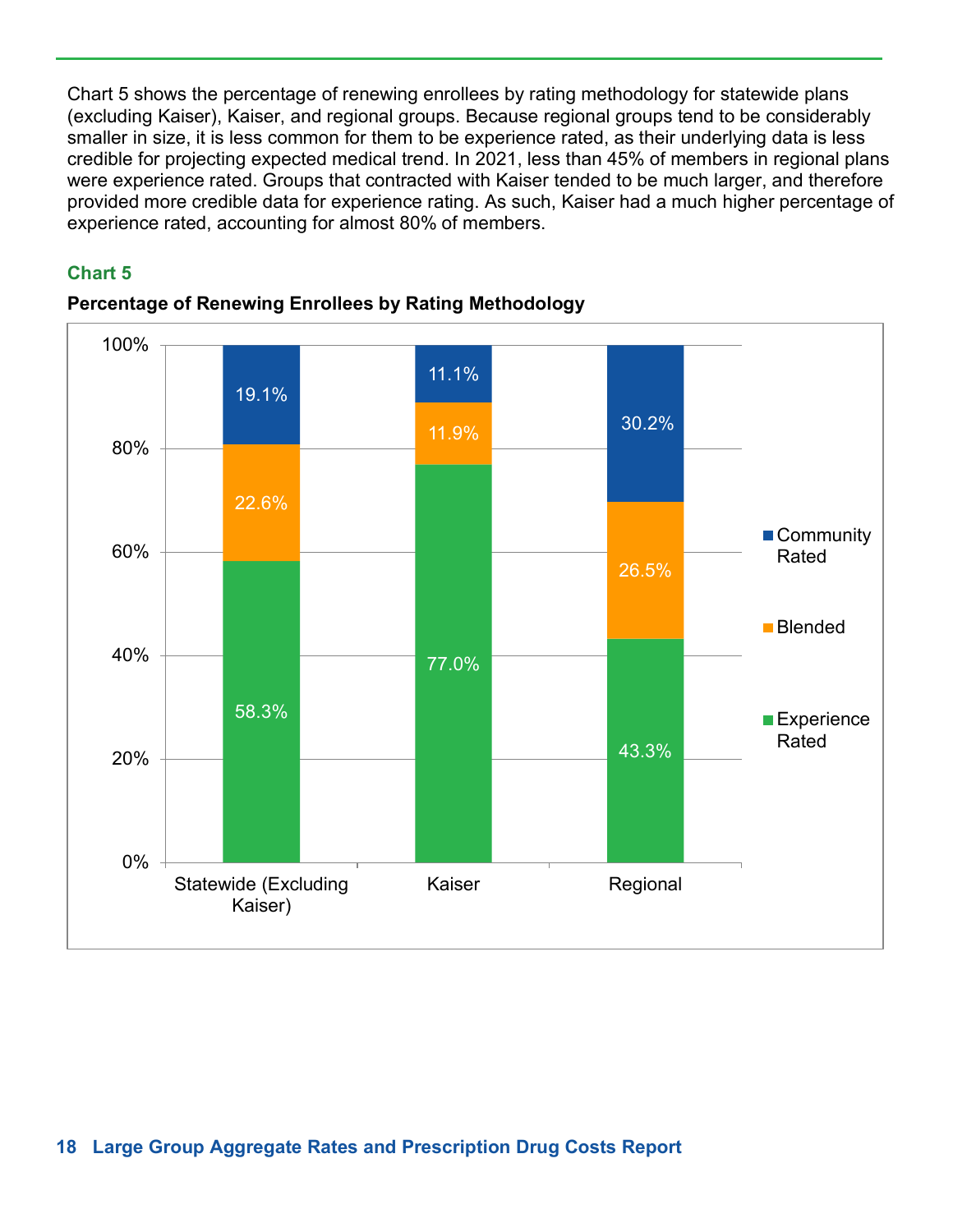## **IV. Impact of Prescription Drug Costs on Large Group Rates**

The DMHC also analyzed the impact of the cost of prescription drugs on large group health care premiums, on an aggregate level and on a PMPM basis. For this section of the report, health plans reported only on the large group products that included prescription drug benefits.

Chart 6 shows the breakdown of total health plan premiums on a PMPM basis. For measurement year 2021, the total health plan premium on a PMPM basis was \$528.03. Medical expenses accounted for \$409.06, or 77.5% of the health plan premium. Prescription drug expenses, net of manufacturer rebates, accounted for \$70.87, or 13.4% of total health plan premium on a PMPM basis. Administrative expenses<sup>15</sup> including commissions accounted for \$29.71, or 5.6% and taxes and fees made up \$11.67, or 2.2% of total health plan premiums on a PMPM basis. Profit accounted for the remaining \$6.72, or 1.3% of the total health plan premium on a PMPM basis.

#### **Chart 6**



#### **Breakdown of Large Group Health Plan Premium PMPM**

<sup>&</sup>lt;sup>15</sup> Administrative expenses are business expenses associated with general administration, agent/broker fees and commissions, direct sales salaries, workforce salaries and benefits, loss adjustment expenses, cost containment expenses, and community benefit expenditures.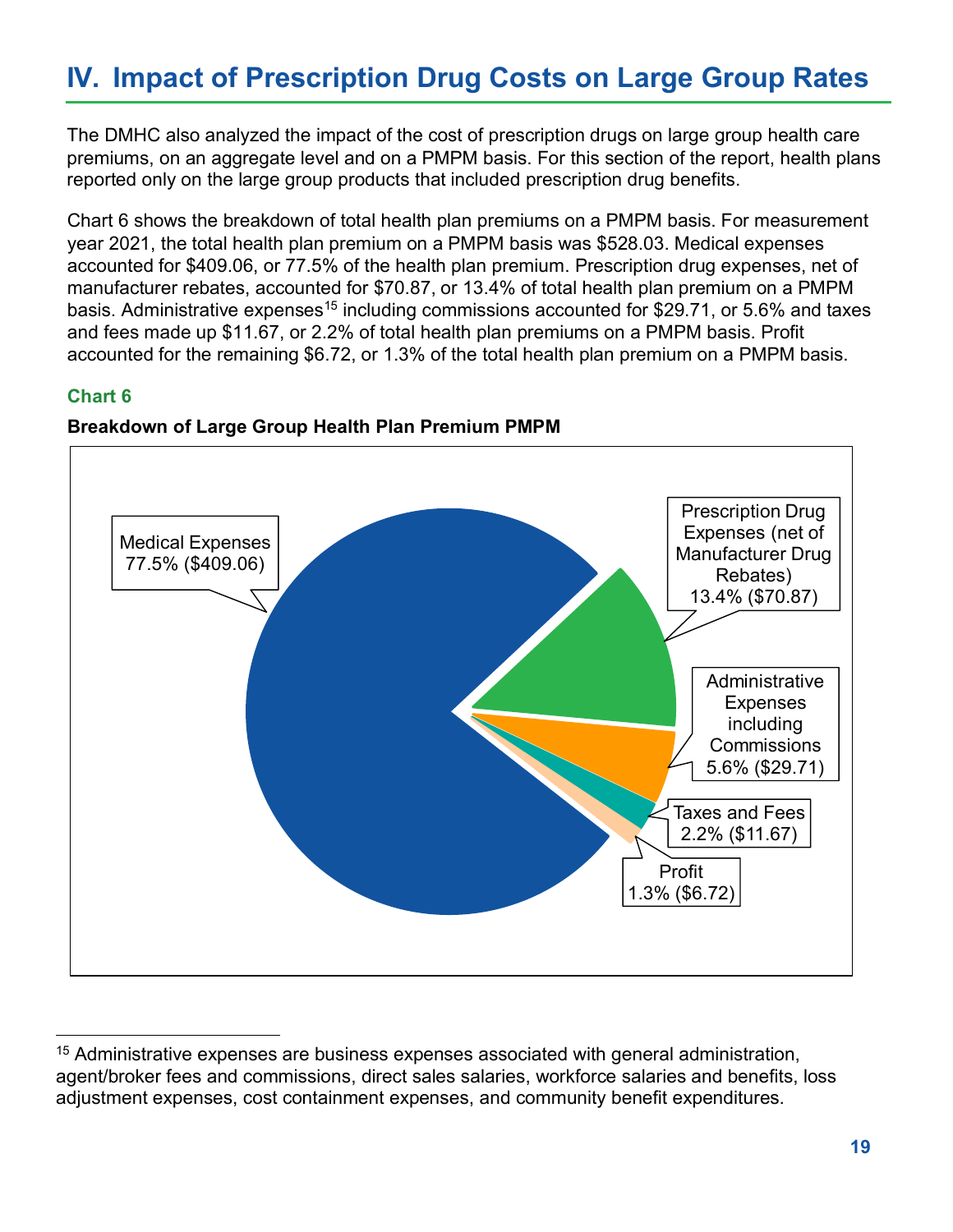Table 9 shows the components of large group health care premiums on a PMPM basis in 2021 in comparison to 2020. Medical expenses increased by 12.0% since 2020, while prescription drug expenses increased by 5.5%. Manufacturer drug rebates increased by 13.0% in 2021 and totaled approximately \$800 million in 2021 compared to \$703 million in 2020. These rebates helped mitigate some of the overall impact of rising prescription drug prices by reducing total health plan premiums by 1.6% in 2021. Administrative expenses, including commissions decreased by 0.3% and taxes and fees decreased by 30.7% as a result of the repeal of health insurance tax in 2021. Compared to 2020, health plan profit decreased by 76.3% in 2021 as utilization and costs increased after an unprecedented drop related to the COVID-19 pandemic.

#### **Table 9**

#### **Components of Large Group Health Plan Premium on a PMPM Basis**

| <b>Category of</b><br><b>Premium</b><br><b>Payment</b>                      | 2021     | <b>Percentage</b><br>of Premium | 2020     | <b>Percentage</b><br>of Premium | Year-over-<br>Year<br><b>Percentage</b><br><b>Change</b> |
|-----------------------------------------------------------------------------|----------|---------------------------------|----------|---------------------------------|----------------------------------------------------------|
| <b>Medical</b><br><b>Expenses</b>                                           | \$409.06 | 77.5%                           | \$365.12 | 71.9%                           | 12.0%                                                    |
| <b>Prescription Drug</b><br><b>Expenses</b>                                 | \$79.33  | 15.0%                           | \$75.21  | 14.8%                           | 5.5%                                                     |
| <b>Manufacturer</b><br><b>Drug Rebates</b>                                  | (\$8.46) | $(1.6\%)$                       | (\$7.49) | $(1.5\%)$                       | 13.0%                                                    |
| <b>Administrative</b><br><b>Expenses</b><br>including<br><b>Commissions</b> | \$29.71  | 5.6%                            | \$29.82  | 5.9%                            | $(0.3\%)$                                                |
| <b>Taxes and Fees</b>                                                       | \$11.67  | 2.2%                            | \$16.84  | 3.3%                            | (30.7%)                                                  |
| <b>Profit</b>                                                               | \$6.72   | 1.3%                            | \$28.34  | 5.6%                            | (76.3%)                                                  |
| <b>Total Health Plan</b><br><b>Premium</b>                                  | \$528.03 | 100.0%                          | \$507.83 | 100.0%                          | 4.0%                                                     |
| <b>Member Months</b><br>(in millions)                                       | 94.47    |                                 | 93.82    |                                 | 0.7%                                                     |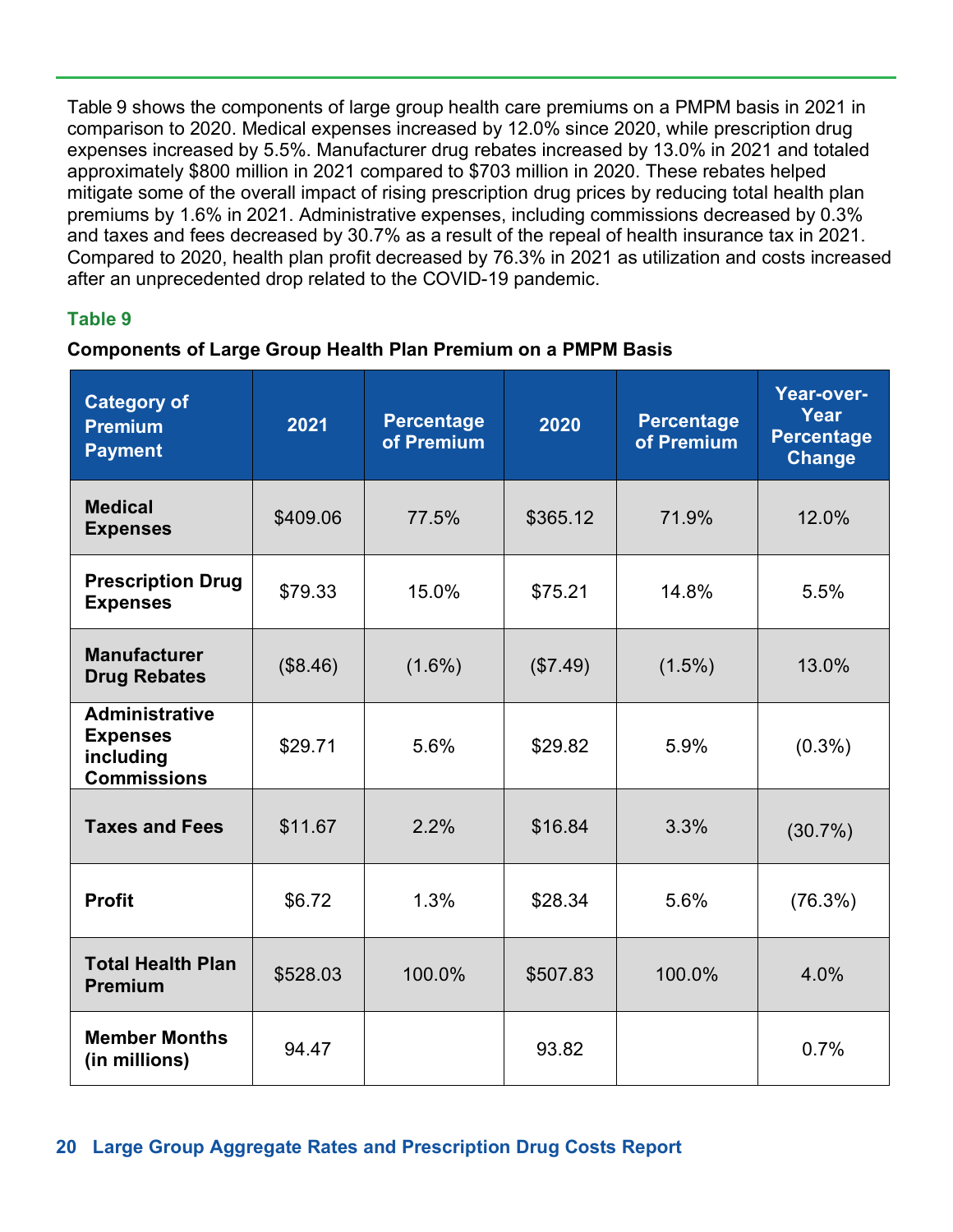Health plans also reported their average health care premium, medical expenses, and prescription drug costs, including costs associated with administering prescription drugs in a doctor's office. Table 10 shows the average premium, and the percentage of premium spent on prescription drugs and medical expenses for each of the statewide plans, averages for all statewide plans (excluding Kaiser), Kaiser and averages for all regional plans.

## **Table 10**

#### **Large Group Prescription Drug and Medical Expenses as a Percent of Premium 2021**

| <b>Health Plan Name</b>                            | <b>Average</b><br><b>Premium</b> | <b>Percentage of</b><br><b>Premium Spent on</b><br><b>Prescription Drugs</b> | <b>Percentage of</b><br><b>Premium Spent on</b><br><b>Medical Expenses<sup>16</sup></b> |
|----------------------------------------------------|----------------------------------|------------------------------------------------------------------------------|-----------------------------------------------------------------------------------------|
| Aetna Health of<br>California                      | \$502                            | 12.5%                                                                        | 74.4%                                                                                   |
| <b>Anthem Blue Cross</b>                           | \$530                            | 19.0%                                                                        | 65.9%                                                                                   |
| <b>Blue Shield of California</b>                   | \$561                            | 12.5%                                                                        | 78.5%                                                                                   |
| Cigna Healthcare of<br>California                  | \$557                            | 16.4%                                                                        | 73.3%                                                                                   |
| <b>Health Net of California</b>                    | \$566                            | 10.7%                                                                        | 78.8%                                                                                   |
| UnitedHealthcare of<br>California                  | \$567                            | 9.9%                                                                         | 75.8%                                                                                   |
| UnitedHealthcare<br>Benefits Plan of<br>California | \$557                            | 13.0%                                                                        | 71.2%                                                                                   |
| <b>Statewide Plans</b><br>(Excluding Kaiser)       | \$545                            | 15.2%                                                                        | 71.8%                                                                                   |
| Kaiser                                             | \$519                            | 12.6%                                                                        | 80.1%                                                                                   |
| <b>Regional Plans</b>                              | \$562                            | 13.9%                                                                        | 74.2%                                                                                   |

<sup>&</sup>lt;sup>16</sup> Does not include prescription drug expenses.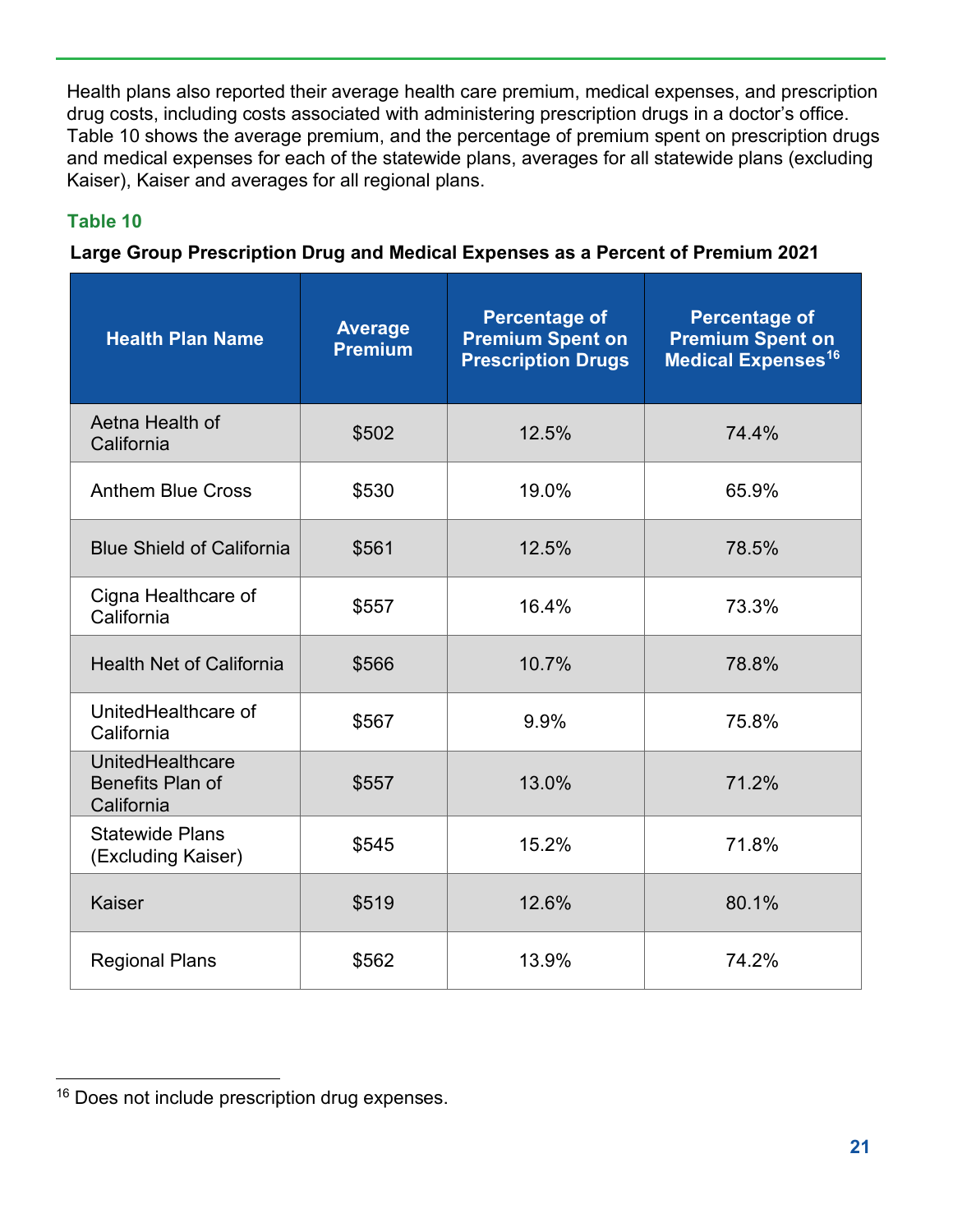Five health plans reported information related to the costs associated with administering drugs in a doctor's office.17 Table 11 shows the range of costs for these services on a PMPM basis. The maximum cost reported by health plans was \$31.23 PMPM, and the minimum reported was \$1.38 PMPM. The median cost reported for all plans was \$19.40 PMPM.

### **Table 11**

### **Costs for Drugs Administered in a Doctor's Office on a PMPM Basis**

| <b>Category</b>                              | <b>Number of</b><br><b>Plans</b> | <b>Minimum</b><br>(Reported) | <b>Maximum</b><br>(Reported) | <b>Maximum</b><br>(Reported) |
|----------------------------------------------|----------------------------------|------------------------------|------------------------------|------------------------------|
| <b>All Plans</b>                             | 5                                | \$1.38                       | \$31.23                      | \$19.40                      |
| <b>Statewide Plans</b><br>(Excluding Kaiser) | 1                                | \$23.01                      | \$23.01                      | \$23.01                      |
| Kaiser                                       | $\overline{1}$                   | \$19.40                      | \$19.40                      | \$19.40                      |
| <b>Regional Plans</b>                        | 3                                | \$1.38                       | \$31.23                      | \$1.68                       |

<sup>&</sup>lt;sup>17</sup> Health plans were required to report this information if it was available.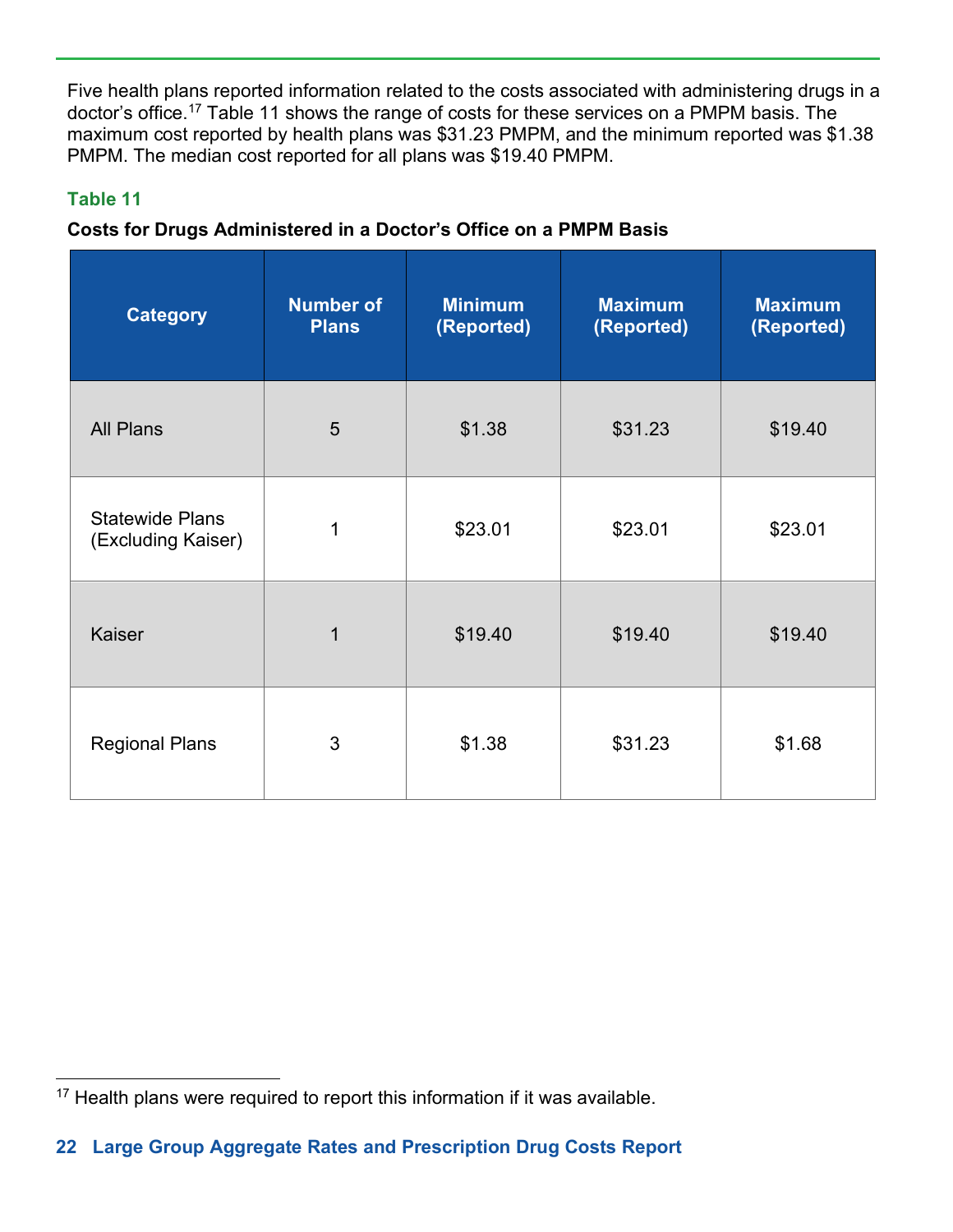Chart 7 shows PBM functions for large group plans. All 23 health plans, including IHSS plans, utilized PBMs. As shown below, the majority of health plans (22) use PBMs for claims processing, 15 health plans used PBMs for utilization management, 14 health plans used PBMs for provider disputes resolution, and 4 health plans used PBMs for enrollee grievances. A detailed listing of the PBMs utilized by health plans is included in Appendix A.

## **Chart 7**



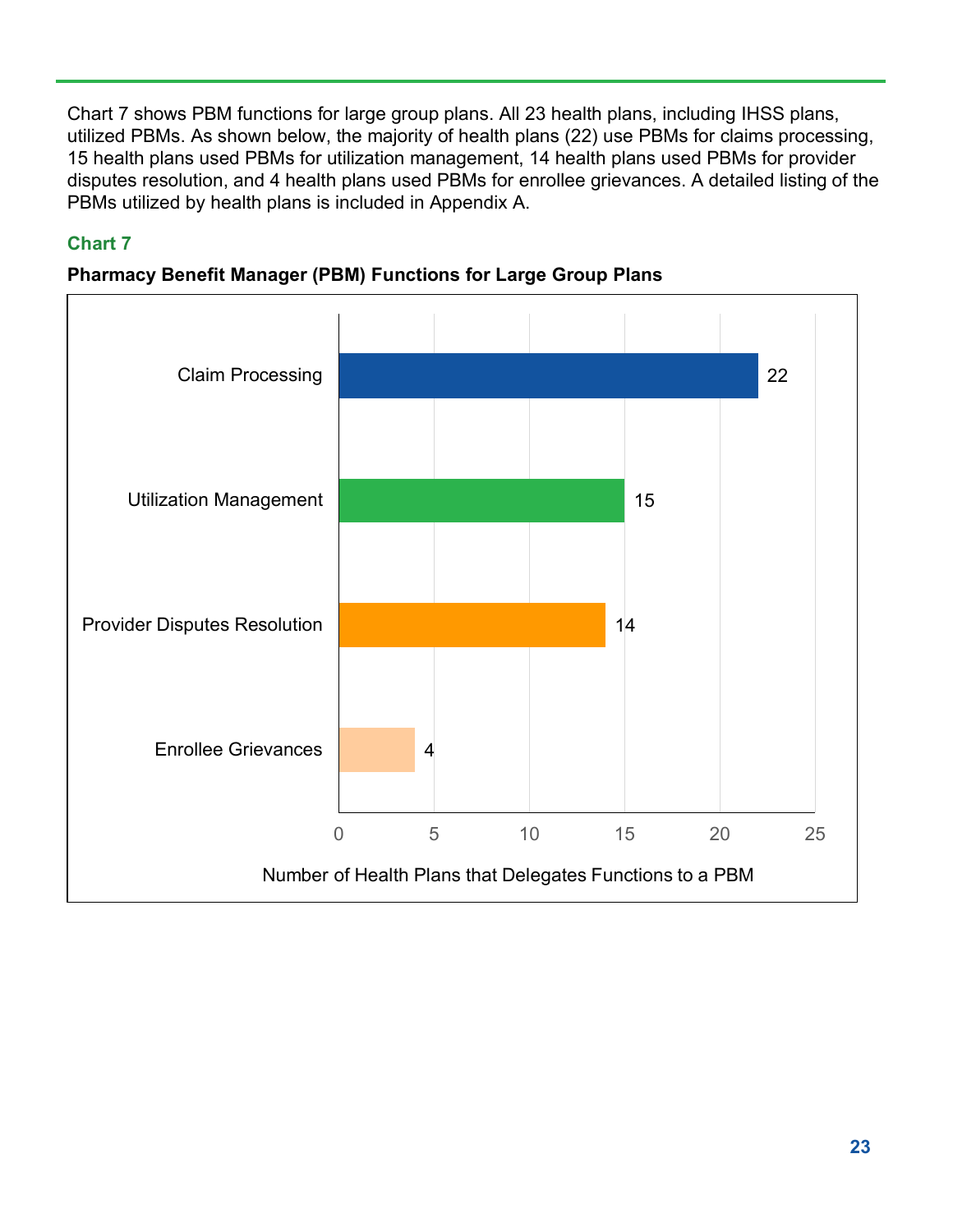## **V. Conclusion**

Generally, from 2016 to 2021, the annual average rate increases for the large group market have remained relatively consistent, averaging around 4% each year, with 2018 being an outlier. A comparison of these average rate increases to those of Covered California and CalPERS showed that the annual average rate increases for the large group market have ranged from 3.5% to 5.5%, compared to Covered California which has ranged from 0.5% to 21.1%, and CalPERS, which has ranged from 1.1% to 7.7%.

Prescription drug costs, the net of manufacturer rebates, accounted for 13.4% of total health care premiums in 2021, a slight increase from 13.3% in 2020. Medical expenses made up 77.5%, or \$409.06, of total health plan premiums on a PMPM basis.

Due to COVID-19, in 2020, the utilization experience was low during shelter-in-place. However, in 2021, there have been COVID-19 surges as well as the return of deferred care. Medical expenses increased by 12.0%, and prescription drug expenses increased by 5.5% since 2020.

The report provides transparency into the large group market by providing insight into a health plan's average rate increases for the reporting year along with historical and anticipated claims trends, actuarial values, and rating methodologies utilized. The DMHC will continue to collect and report this data, which will provide the public access to aggregate rate and data information pertaining to the large group market. Starting in 2022, the DMHC will hold a public meeting every other year in evennumbered years regarding large group rate changes and prescription drug costs.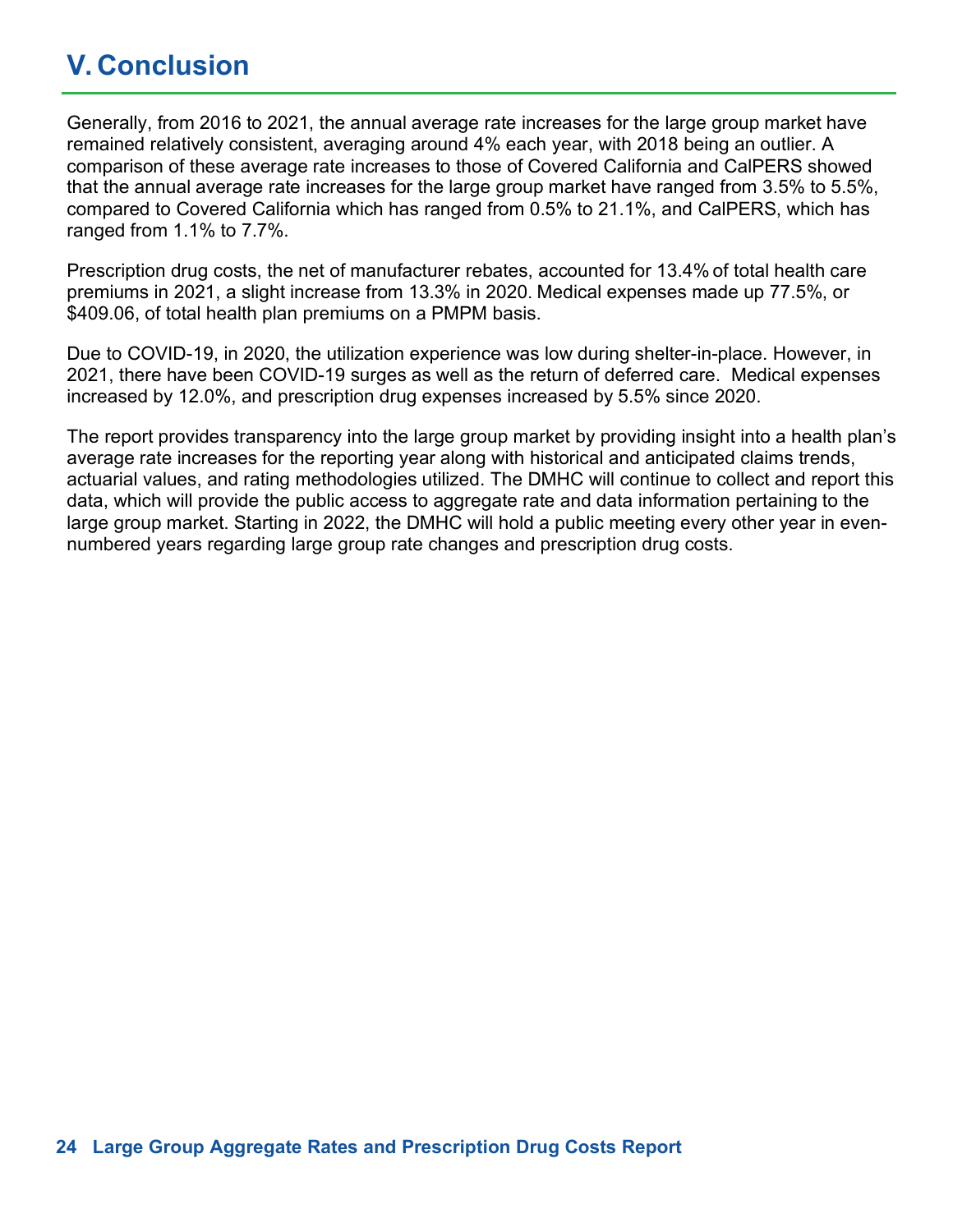## **Appendix A: Pharmacy Benefit Managers Utilized by Large Group Health Plans**

|                                             | <b>Functions</b><br><b>Delegated to PBM</b>                   |                                         |                                    |                                                         |                                      |
|---------------------------------------------|---------------------------------------------------------------|-----------------------------------------|------------------------------------|---------------------------------------------------------|--------------------------------------|
| <b>Health Plan Name</b>                     | <b>PBM Name</b>                                               | <b>Utilization</b><br><b>Management</b> | <b>Claims</b><br><b>Processing</b> | <b>Provider</b><br><b>Dispute</b><br><b>Resolutions</b> | <b>Enrollee</b><br><b>Grievances</b> |
| Aetna Health of<br>California               | <b>CVS</b>                                                    | Yes                                     | Yes                                | Yes                                                     | <b>No</b>                            |
| Alameda Alliance<br>For Health              | PerformRX                                                     | Yes                                     | Yes                                | Yes                                                     | <b>No</b>                            |
| <b>Anthem Blue Cross</b>                    | IngenioRx                                                     | Yes                                     | Yes                                | Yes                                                     | <b>No</b>                            |
| <b>Blue Shield of</b><br>California         | <b>CVS Health</b>                                             | No                                      | Yes                                | <b>No</b>                                               | No                                   |
| Chinese<br><b>Community Health</b><br>Plan  | <b>MEDIMPACT</b>                                              | Yes                                     | Yes                                | Yes                                                     | <b>No</b>                            |
| Cigna Healthcare of<br>California           | Cigna<br>Pharmacy<br>Management                               | Yes                                     | <b>No</b>                          | <b>No</b>                                               | Yes                                  |
| Cigna Healthcare of<br>California           | <b>ESI</b>                                                    | <b>No</b>                               | Yes                                | Yes                                                     | <b>No</b>                            |
| Cigna Healthcare of<br>California           | DST/SS&C                                                      | <b>No</b>                               | Yes                                | <b>No</b>                                               | <b>No</b>                            |
| <b>Community Care</b><br><b>Health Plan</b> | <b>MEDIMPACT</b>                                              | Yes                                     | Yes                                | Yes                                                     | No                                   |
| County of Ventura                           | <b>Express</b><br><b>Scripts</b>                              | <b>No</b>                               | Yes                                | No                                                      | <b>No</b>                            |
| Contra Costa<br><b>Health Plan</b>          | PerformRX                                                     | <b>No</b>                               | Yes                                | <b>No</b>                                               | <b>No</b>                            |
| Health Net of<br>California                 | Envolve<br>Pharmacy<br>Solutions                              | Yes                                     | No                                 | <b>No</b>                                               | <b>No</b>                            |
| <b>Kaiser Permanente</b>                    | <b>MEDIMPACT</b>                                              | Yes                                     | Yes                                | Yes                                                     | No                                   |
| L.A. Care Health<br>Plan                    | <b>Navitus Health</b><br><b>Solutions</b>                     | No                                      | Yes                                | Yes                                                     | No                                   |
| San Francisco<br><b>Health Authority</b>    | PerformRX<br>$(1/2021 -$<br>6/2021<br>Magellan Rx<br>(7/2021) | Yes                                     | Yes                                | No                                                      | No                                   |
| San Mateo Health<br>Commission              | <b>SS&amp;C Health</b><br>(DST<br>Pharmacy<br>Solutions)      | No                                      | Yes                                | No                                                      | No                                   |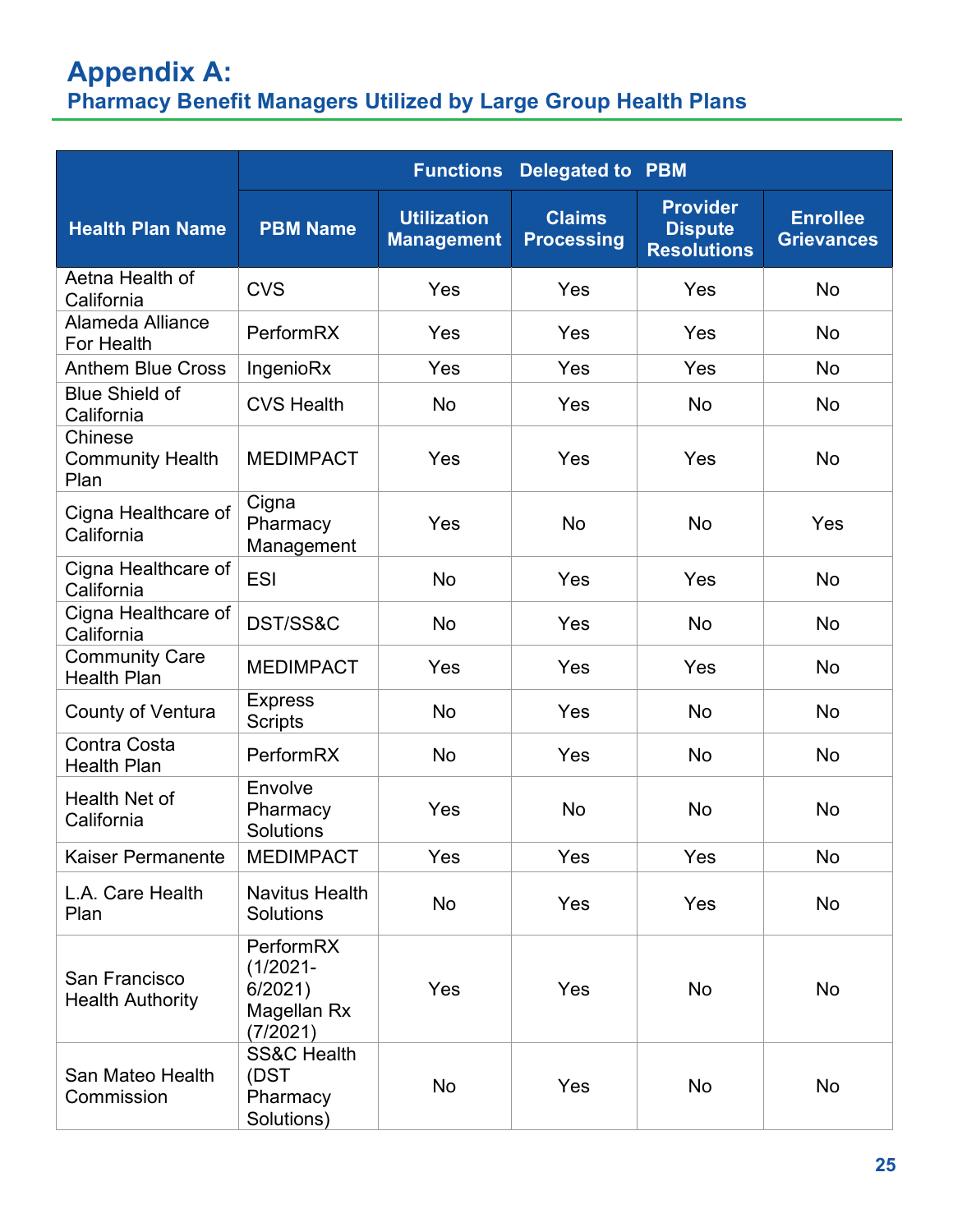|                                                         | <b>Delegated to PBM</b><br><b>Functions</b> |                                         |                                    |                                                         |                                      |
|---------------------------------------------------------|---------------------------------------------|-----------------------------------------|------------------------------------|---------------------------------------------------------|--------------------------------------|
| <b>Health Plan Name</b>                                 | <b>PBM Name</b>                             | <b>Utilization</b><br><b>Management</b> | <b>Claims</b><br><b>Processing</b> | <b>Provider</b><br><b>Dispute</b><br><b>Resolutions</b> | <b>Enrollee</b><br><b>Grievances</b> |
| <b>Central California</b><br><b>Alliance for Health</b> | <b>MEDIMPACT</b>                            | <b>No</b>                               | Yes                                | Yes                                                     | <b>No</b>                            |
| <b>Memorial Care</b><br><b>Select Health Plan</b>       | <b>MEDIMPACT</b>                            | <b>No</b>                               | Yes                                | <b>No</b>                                               | <b>No</b>                            |
| <b>Scripps Health Plan</b><br><b>Services</b>           | <b>MEDIMPACT</b>                            | Yes                                     | Yes                                | <b>No</b>                                               | <b>No</b>                            |
| Sharp Health Plan                                       | <b>CVS</b><br>Caremark                      | Yes                                     | Yes                                | Yes                                                     | Yes                                  |
| <b>Sutter Health Plan</b>                               | <b>Express</b><br><b>Scripts</b>            | Yes                                     | Yes                                | Yes                                                     | No                                   |
| UnitedHealthcare of<br>California                       | <b>OptumRx</b>                              | Yes                                     | Yes                                | Yes                                                     | Yes                                  |
| UnitedHealthcare<br>Benefits Plan of<br>California      | OptumRx                                     | Yes                                     | Yes                                | Yes                                                     | Yes                                  |
| Valley Health Plan                                      | <b>Navitus Health</b><br>Solutions          | Yes                                     | <b>Yes</b>                         | No                                                      | <b>No</b>                            |
| <b>Western Health</b><br>Advantage                      | <b>OptumRX</b>                              | <b>No</b>                               | Yes                                | Yes                                                     | <b>No</b>                            |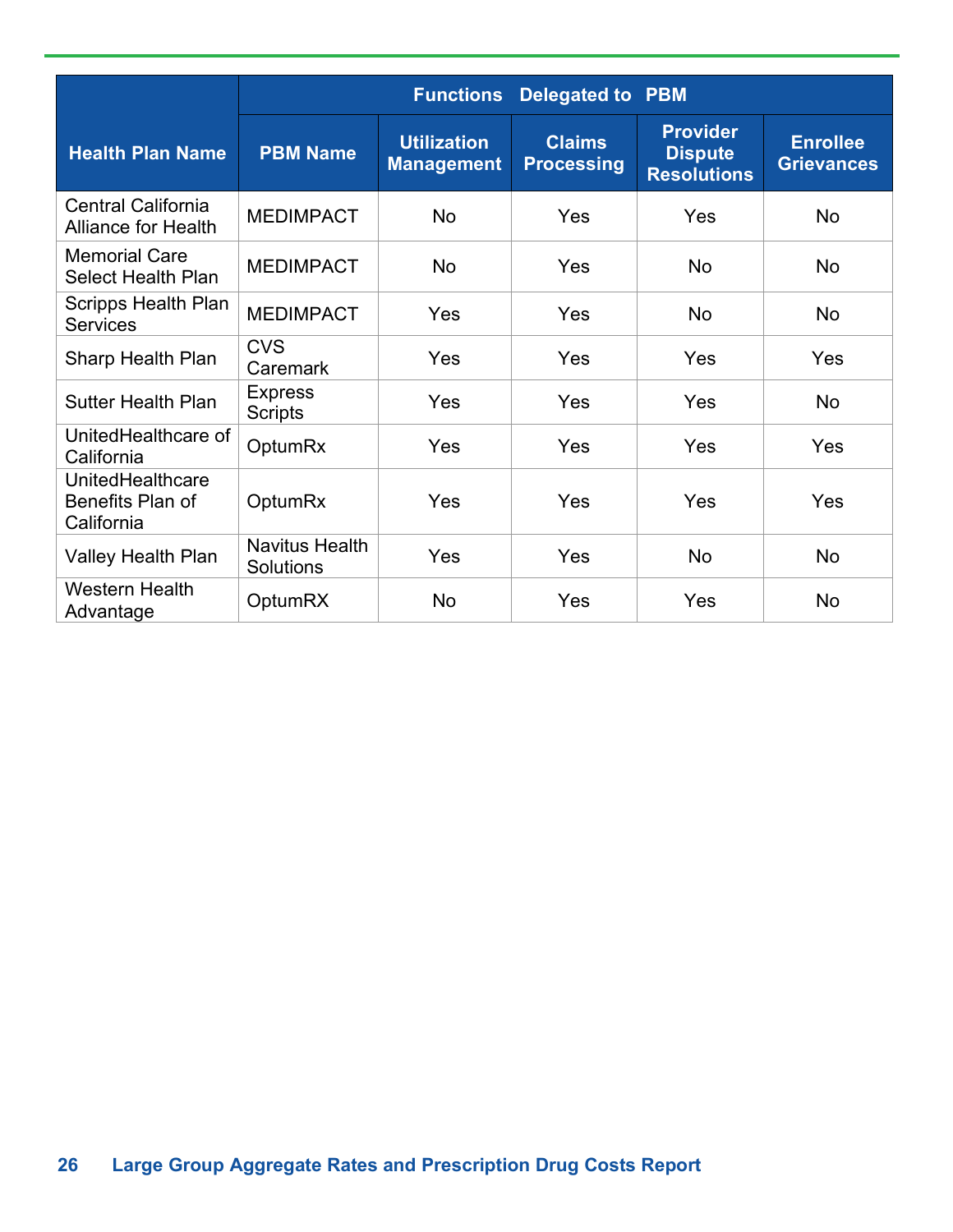## **Appendix B: Health Plan Names (Legal & Doing Business As)**

| <b>Health Plan Name</b>                                              | <b>Doing Business As (DBA)</b>         |
|----------------------------------------------------------------------|----------------------------------------|
| Aetna Health of California Inc.                                      |                                        |
| Alameda Alliance For Health                                          |                                        |
| <b>Blue Cross of California</b>                                      | <b>Anthem Blue Cross</b>               |
| California Physicians' Service                                       | <b>Blue Shield of California</b>       |
| <b>Chinese Community Health Plan</b>                                 |                                        |
| Cigna Healthcare of California, Inc.                                 |                                        |
| Community Care Health Plan, Inc.                                     |                                        |
| <b>Contra Costa County Medical Services</b>                          | <b>Contra Costa Health Plan</b>        |
| County of Ventura                                                    | <b>Ventura County Health Care Plan</b> |
| Health Net of California, Inc.                                       |                                        |
| Kaiser Foundation Health Plan, Inc.                                  | <b>Kaiser Permanente</b>               |
| Local Initiative Health Authority for Los Angeles<br>County          | L.A. Care Health Plan                  |
| San Francisco Health Authority                                       | San Francisco Health Plan              |
| San Mateo Health Commission                                          | <b>Health Plan of San Mateo</b>        |
| Santa Cruz-Monterey-Merced Managed Medical<br><b>Care Commission</b> | Central California Alliance for Health |
| <b>MemorialCare Select Health Plan</b>                               |                                        |
| <b>Santa Clara County</b>                                            | <b>Valley Health Plan</b>              |
| Scripps Health Plan Services, Inc.                                   |                                        |
| <b>Sharp Health Plan</b>                                             |                                        |
| <b>Sutter Health Plan</b>                                            | <b>Sutter Health Plus</b>              |
| <b>UHC of California</b>                                             | UnitedHealthcare of California         |
| United Healthcare Benefits Plan of California                        |                                        |
| Western Health Advantage                                             |                                        |